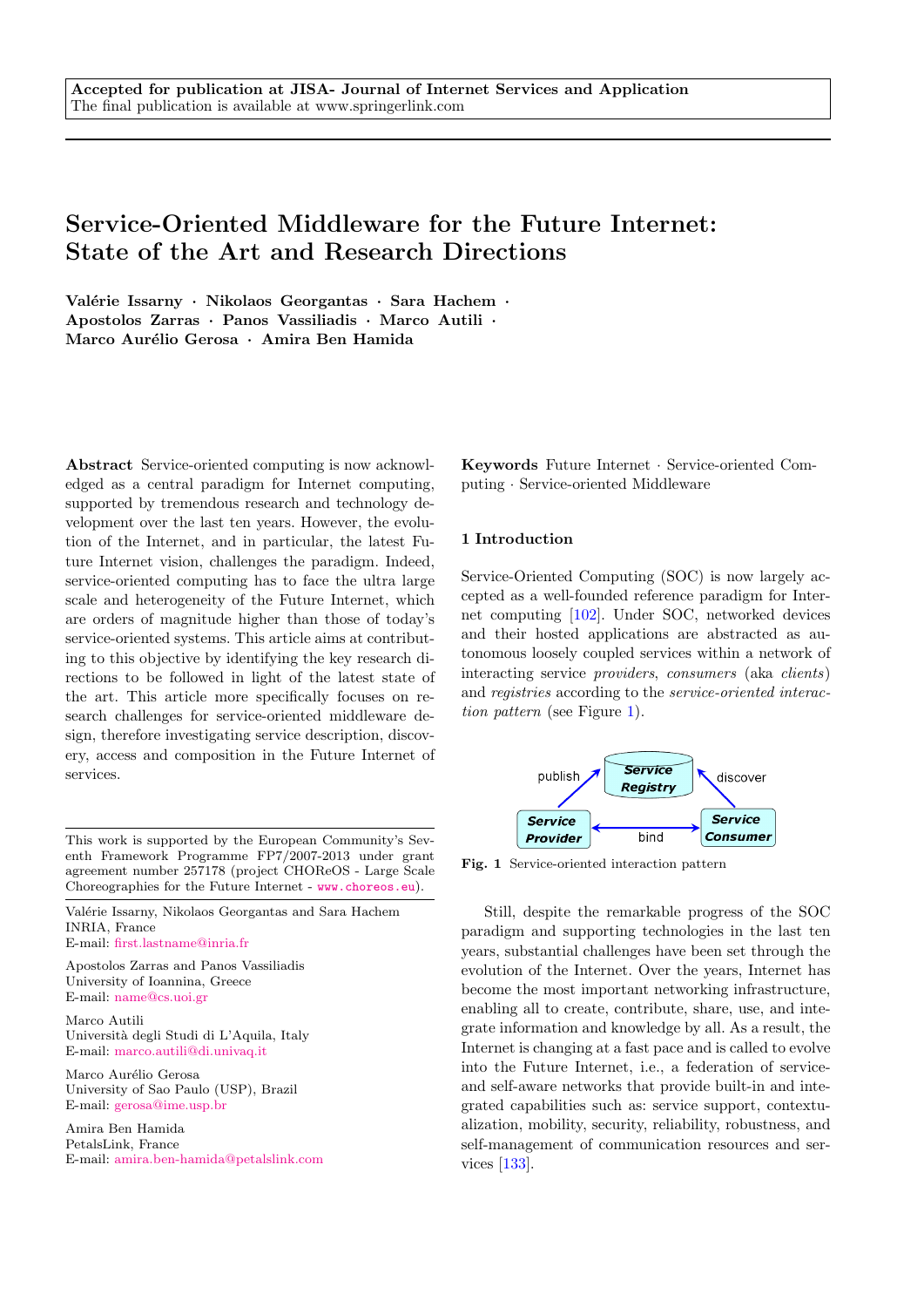| Constituent          | Definition                                                                                                                                               | Reference |
|----------------------|----------------------------------------------------------------------------------------------------------------------------------------------------------|-----------|
| Internet of Content  | Content is any type and volume of media. Content may be pre-recorded, cached or                                                                          | 48        |
|                      | live, static or dynamic, monolithic or modular. Content may be combined, mixed or                                                                        |           |
|                      | aggregated to generate new content and media. It may vary from a few bits $(e.g., the$                                                                   |           |
|                      | temperature that a sensor has measured) to interactive multi-media sessions and                                                                          |           |
|                      | immersive complex and multi-dimensional virtual/real worlds' representations.                                                                            |           |
| Internet of Services | An umbrella term to describe several interacting phenomena that will shape the                                                                           | 101       |
|                      | future of how services are provided and operated on the Internet. The Internet of                                                                        |           |
|                      | Services also comprises the various sets of Internet Applications including per-                                                                         |           |
|                      | $\textit{vasive}/\textit{immersive}/\textit{ambient}, \textit{industrial}/\textit{manufacturing}, \textit{velicular}/\textit{logistics}, \textit{final}$ |           |
|                      | $cial/ePayment/eBusiness$ , power network control/eEnergy, eHealth, and eGovern-                                                                         |           |
|                      | ment applications.                                                                                                                                       |           |
| Internet of Things   | A global network infrastructure, linking physical and virtual objects through the                                                                        | [33]      |
|                      | exploitation of data capture and communication capabilities. This infrastructure                                                                         |           |
|                      | includes existing and evolving Internet and network developments. It will offer                                                                          |           |
|                      | specific object-identification, sensor and connection capability as the basis for the                                                                    |           |
|                      | development of independent cooperative services and applications. These will be                                                                          |           |
|                      | characterized by a high degree of autonomous data capture, event transfer, network                                                                       |           |
|                      | connectivity and interoperability.                                                                                                                       |           |

<span id="page-1-6"></span>Table 1 The Future Internet constituents

Practically, the Future Internet vision challenges all the SOC architectural layers, from the bottom to the top: service foundations as formed by the serviceoriented middleware realizing the runtime infrastructure, service composition, and service management and monitoring [\[102\]](#page-22-0). In this context, the goal of this article is to highlight research directions in the area of service-oriented computing in the Future Internet, based on today's state of the art. However, due to the breadth of the area, the article focuses more specifically on the study of the challenges posed to the middleware layer. Briefly stated, Service-Oriented Middleware (SOM) supports the service-oriented interaction pattern through the provision of proper functionalities for deploying, publishing/discovering and accessing services at runtime. SOM commonly also provides support to realize more complex composite services by integrating simpler ones, where it should be acknowledged that this contributes to the upper service composition layer.

In accordance with the above, this article starts by setting the overall challenges and requirements posed by the Future Internet, which in particular relate to its expected ultra large scale, heterogeneity, and mobility. The article is then structured in relation to the essential functionalities of Service-Oriented Middleware, i.e., service description, access, discovery and composition, surveying related state of the art and Future Internet challenges for each one of them. Precisely, in Section [2,](#page-1-0) we provide our definition of the Future Internet vision and major challenges that come along with it. Then, in Section [3,](#page-3-0) we survey the description of services that needs to be provided for enabling effective service use in the greatly complex Future Internet environment. In Section [4,](#page-6-0) we concentrate on service discovery in the Future Internet, with a special focus on the organization, management and distribution of supporting service registries. In Section [5,](#page-10-0) we study middleware support for service access, where we highlight the key role now played by the Enterprise Service Bus paradigm as well as the evolution needed to meet Future Internet requirements. In Section [6,](#page-14-0) we focus on decentralized choreography-based composition in the Future Internet, and associated modeling and runtime support. Finally, the conclusions are presented in Section [7.](#page-18-0)

# <span id="page-1-0"></span>2 Future Internet Challenges and Requirements

The Future Internet has become the main focus of several research and development initiatives all over the world, including initiatives in the  $EU<sup>1</sup>$  $EU<sup>1</sup>$  $EU<sup>1</sup>$ ,  $USA<sup>2</sup>$  $USA<sup>2</sup>$  $USA<sup>2</sup>$ , China<sup>[3](#page-1-3)</sup>,  $Korea<sup>4</sup>$  $Korea<sup>4</sup>$  $Korea<sup>4</sup>$ , and Japan<sup>[5](#page-1-5)</sup>. However, despite the great interest in the Future Internet, no common definition of it has been adopted yet. Still, considering that the Future Internet will result from the evolution of today's Internet, the Future Internet can be defined as the union and cooperation of the Internet of Content, Internet of Services, and Internet of Things, supported by an expanding network infrastructure foundation. Those core domains, elements of which we find already in today's Internet, are not fully established yet and will emerge with the foreseen evolution of services, content, objects and networks, as summarized in Table [1.](#page-1-6)

In general, the Future Internet is setting significant challenges over the computing and networking environ-

<span id="page-1-1"></span><sup>1</sup> <http://www.future-internet.eu>

<span id="page-1-2"></span><sup>2</sup> <http://www.nets-find.net>

<span id="page-1-3"></span><sup>3</sup> <http://www.cstnet.net.cn/english/cngi/cngi.htm>

<span id="page-1-4"></span> $4$  <http://fif.kr>

<span id="page-1-5"></span><sup>5</sup> <http://akari-project.nict.go.jp/eng/overview.htm>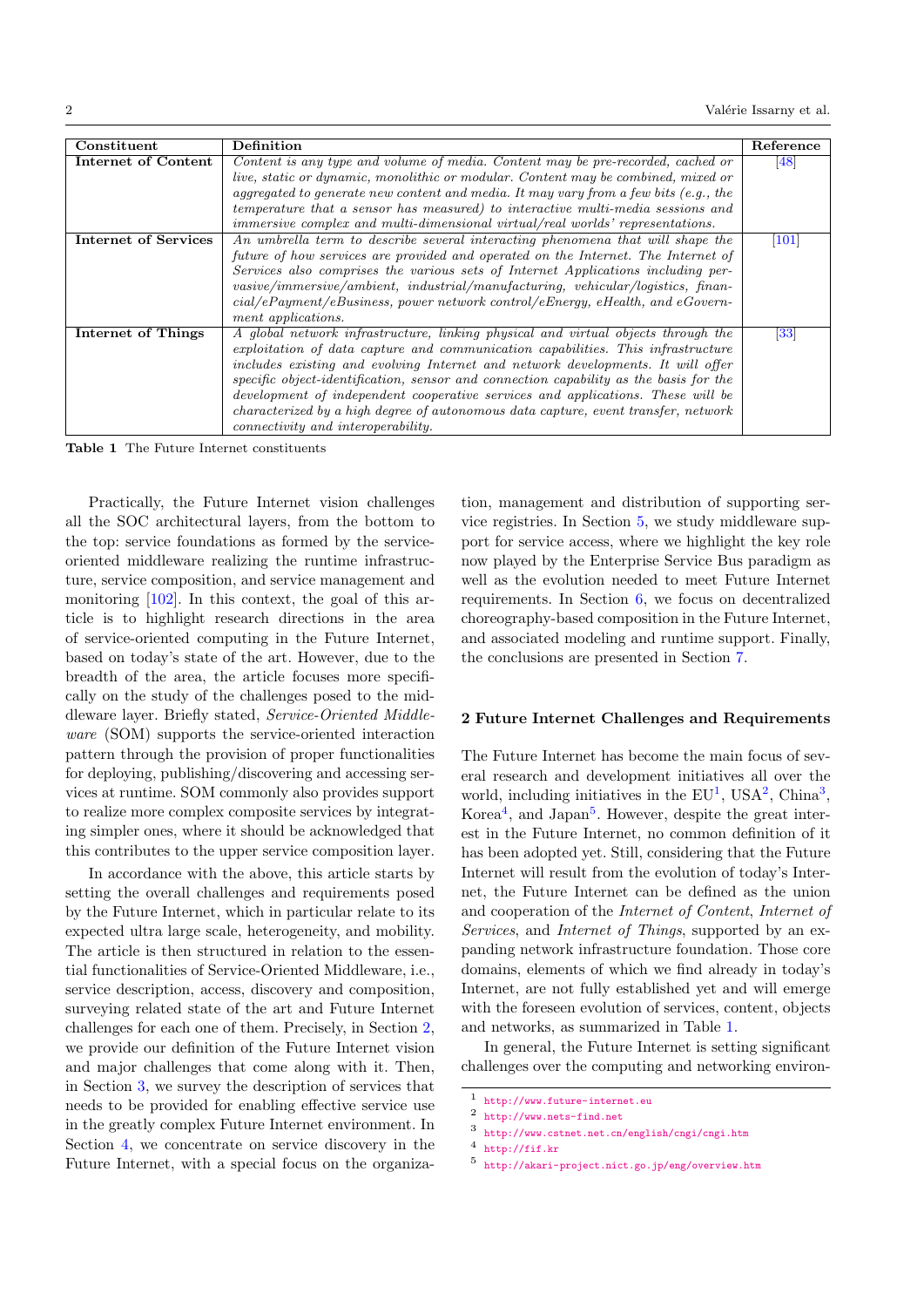| 1 billion Personal Computers $(2008)^{(*)}$ , 647<br>1.78 billion Personal Computers<br>Scalability<br>(2013),<br>1.82 billion smartphones $(2013)^{(+)}$<br>million smartphones $(2010)$ [44]<br>$5$ exabytes of data $(2005)$ [52]<br>$990$ exabytes of data (end of 2012) [143]<br>$10^4$ services $(2007)$ [4]<br>Billions of services [133]<br>10 billion terminals $(2010)$ [2]<br>100 billion terminals $(2015)$ $\boxed{2}$<br>Consumer Internet traffic of $12.684$ ex-<br>Consumer Internet traffic of $42.070$ ex-<br>abytes/month $(2010)$ [43]<br>abytes/month $(2014)$ [43]<br>Islands of interconnected objects<br>Internet-scale connection of highly hetero-<br>Heterogeneity<br>geneous objects (vehicles, sensors, mobiles<br>devices, home appliances, etc.) [15]<br>Emergence of heterogeneous services pro-<br>Cloud Computing enabling to provide ev-<br>vided on the Cloud such as Software as a<br>erything as services, spanning different<br>Service (e.g., Google apps) or Infrastruc-<br>business and technical domains<br>ture as a Service (e.g., Storage services at<br>Amazon) [149]<br>Service/content mashups leading to the<br>Global-scale services/content mashups cre-<br>provision of new, diverse services by pro-<br>ating new services/content with different<br>types and formats<br>sumers<br>Global-scale mobile Internet that requires<br>Mobility<br>Mostly (mobile) IPv4, which suffers from<br>revisiting communication/routing solutions<br>scalability issues etc.; even IPv6 has issues<br>in mobile situations (e.g., due to the use of<br>$[4]$<br>home agents/addresses) [101]<br>Global scale usage of smarter mobile de-<br>Wide-spread usage of smart mobile devices<br>with limited resources (2 billion users)<br>vices with ever-growing resource needs<br>Large scale content sharing, service pro-<br>Awareness & Adaptability<br>Ad hoc solutions to network, content & ser-<br>vice adaptation<br>visioning, mobile connectivity that require<br>autonomic adaptation and therefore aware-<br>ness of content, networks and services [101]<br>Security, Privacy & Trust<br>Integrating real world objects, more users,<br>Safety and security requirements still an is-<br>more information, more services in the In-<br>sue for today's Internet | Challenges | Today's Internet | <b>Toward the Future Internet</b> |
|---------------------------------------------------------------------------------------------------------------------------------------------------------------------------------------------------------------------------------------------------------------------------------------------------------------------------------------------------------------------------------------------------------------------------------------------------------------------------------------------------------------------------------------------------------------------------------------------------------------------------------------------------------------------------------------------------------------------------------------------------------------------------------------------------------------------------------------------------------------------------------------------------------------------------------------------------------------------------------------------------------------------------------------------------------------------------------------------------------------------------------------------------------------------------------------------------------------------------------------------------------------------------------------------------------------------------------------------------------------------------------------------------------------------------------------------------------------------------------------------------------------------------------------------------------------------------------------------------------------------------------------------------------------------------------------------------------------------------------------------------------------------------------------------------------------------------------------------------------------------------------------------------------------------------------------------------------------------------------------------------------------------------------------------------------------------------------------------------------------------------------------------------------------------------------------------------------------------------------------------------------------------------------------------------------------------|------------|------------------|-----------------------------------|
|                                                                                                                                                                                                                                                                                                                                                                                                                                                                                                                                                                                                                                                                                                                                                                                                                                                                                                                                                                                                                                                                                                                                                                                                                                                                                                                                                                                                                                                                                                                                                                                                                                                                                                                                                                                                                                                                                                                                                                                                                                                                                                                                                                                                                                                                                                                     |            |                  |                                   |
|                                                                                                                                                                                                                                                                                                                                                                                                                                                                                                                                                                                                                                                                                                                                                                                                                                                                                                                                                                                                                                                                                                                                                                                                                                                                                                                                                                                                                                                                                                                                                                                                                                                                                                                                                                                                                                                                                                                                                                                                                                                                                                                                                                                                                                                                                                                     |            |                  |                                   |
|                                                                                                                                                                                                                                                                                                                                                                                                                                                                                                                                                                                                                                                                                                                                                                                                                                                                                                                                                                                                                                                                                                                                                                                                                                                                                                                                                                                                                                                                                                                                                                                                                                                                                                                                                                                                                                                                                                                                                                                                                                                                                                                                                                                                                                                                                                                     |            |                  |                                   |
|                                                                                                                                                                                                                                                                                                                                                                                                                                                                                                                                                                                                                                                                                                                                                                                                                                                                                                                                                                                                                                                                                                                                                                                                                                                                                                                                                                                                                                                                                                                                                                                                                                                                                                                                                                                                                                                                                                                                                                                                                                                                                                                                                                                                                                                                                                                     |            |                  |                                   |
|                                                                                                                                                                                                                                                                                                                                                                                                                                                                                                                                                                                                                                                                                                                                                                                                                                                                                                                                                                                                                                                                                                                                                                                                                                                                                                                                                                                                                                                                                                                                                                                                                                                                                                                                                                                                                                                                                                                                                                                                                                                                                                                                                                                                                                                                                                                     |            |                  |                                   |
|                                                                                                                                                                                                                                                                                                                                                                                                                                                                                                                                                                                                                                                                                                                                                                                                                                                                                                                                                                                                                                                                                                                                                                                                                                                                                                                                                                                                                                                                                                                                                                                                                                                                                                                                                                                                                                                                                                                                                                                                                                                                                                                                                                                                                                                                                                                     |            |                  |                                   |
|                                                                                                                                                                                                                                                                                                                                                                                                                                                                                                                                                                                                                                                                                                                                                                                                                                                                                                                                                                                                                                                                                                                                                                                                                                                                                                                                                                                                                                                                                                                                                                                                                                                                                                                                                                                                                                                                                                                                                                                                                                                                                                                                                                                                                                                                                                                     |            |                  |                                   |
|                                                                                                                                                                                                                                                                                                                                                                                                                                                                                                                                                                                                                                                                                                                                                                                                                                                                                                                                                                                                                                                                                                                                                                                                                                                                                                                                                                                                                                                                                                                                                                                                                                                                                                                                                                                                                                                                                                                                                                                                                                                                                                                                                                                                                                                                                                                     |            |                  |                                   |
|                                                                                                                                                                                                                                                                                                                                                                                                                                                                                                                                                                                                                                                                                                                                                                                                                                                                                                                                                                                                                                                                                                                                                                                                                                                                                                                                                                                                                                                                                                                                                                                                                                                                                                                                                                                                                                                                                                                                                                                                                                                                                                                                                                                                                                                                                                                     |            |                  |                                   |
|                                                                                                                                                                                                                                                                                                                                                                                                                                                                                                                                                                                                                                                                                                                                                                                                                                                                                                                                                                                                                                                                                                                                                                                                                                                                                                                                                                                                                                                                                                                                                                                                                                                                                                                                                                                                                                                                                                                                                                                                                                                                                                                                                                                                                                                                                                                     |            |                  |                                   |
|                                                                                                                                                                                                                                                                                                                                                                                                                                                                                                                                                                                                                                                                                                                                                                                                                                                                                                                                                                                                                                                                                                                                                                                                                                                                                                                                                                                                                                                                                                                                                                                                                                                                                                                                                                                                                                                                                                                                                                                                                                                                                                                                                                                                                                                                                                                     |            |                  |                                   |
|                                                                                                                                                                                                                                                                                                                                                                                                                                                                                                                                                                                                                                                                                                                                                                                                                                                                                                                                                                                                                                                                                                                                                                                                                                                                                                                                                                                                                                                                                                                                                                                                                                                                                                                                                                                                                                                                                                                                                                                                                                                                                                                                                                                                                                                                                                                     |            |                  |                                   |
|                                                                                                                                                                                                                                                                                                                                                                                                                                                                                                                                                                                                                                                                                                                                                                                                                                                                                                                                                                                                                                                                                                                                                                                                                                                                                                                                                                                                                                                                                                                                                                                                                                                                                                                                                                                                                                                                                                                                                                                                                                                                                                                                                                                                                                                                                                                     |            |                  |                                   |
|                                                                                                                                                                                                                                                                                                                                                                                                                                                                                                                                                                                                                                                                                                                                                                                                                                                                                                                                                                                                                                                                                                                                                                                                                                                                                                                                                                                                                                                                                                                                                                                                                                                                                                                                                                                                                                                                                                                                                                                                                                                                                                                                                                                                                                                                                                                     |            |                  |                                   |
|                                                                                                                                                                                                                                                                                                                                                                                                                                                                                                                                                                                                                                                                                                                                                                                                                                                                                                                                                                                                                                                                                                                                                                                                                                                                                                                                                                                                                                                                                                                                                                                                                                                                                                                                                                                                                                                                                                                                                                                                                                                                                                                                                                                                                                                                                                                     |            |                  |                                   |
|                                                                                                                                                                                                                                                                                                                                                                                                                                                                                                                                                                                                                                                                                                                                                                                                                                                                                                                                                                                                                                                                                                                                                                                                                                                                                                                                                                                                                                                                                                                                                                                                                                                                                                                                                                                                                                                                                                                                                                                                                                                                                                                                                                                                                                                                                                                     |            |                  |                                   |
|                                                                                                                                                                                                                                                                                                                                                                                                                                                                                                                                                                                                                                                                                                                                                                                                                                                                                                                                                                                                                                                                                                                                                                                                                                                                                                                                                                                                                                                                                                                                                                                                                                                                                                                                                                                                                                                                                                                                                                                                                                                                                                                                                                                                                                                                                                                     |            |                  |                                   |
|                                                                                                                                                                                                                                                                                                                                                                                                                                                                                                                                                                                                                                                                                                                                                                                                                                                                                                                                                                                                                                                                                                                                                                                                                                                                                                                                                                                                                                                                                                                                                                                                                                                                                                                                                                                                                                                                                                                                                                                                                                                                                                                                                                                                                                                                                                                     |            |                  |                                   |
|                                                                                                                                                                                                                                                                                                                                                                                                                                                                                                                                                                                                                                                                                                                                                                                                                                                                                                                                                                                                                                                                                                                                                                                                                                                                                                                                                                                                                                                                                                                                                                                                                                                                                                                                                                                                                                                                                                                                                                                                                                                                                                                                                                                                                                                                                                                     |            |                  |                                   |
|                                                                                                                                                                                                                                                                                                                                                                                                                                                                                                                                                                                                                                                                                                                                                                                                                                                                                                                                                                                                                                                                                                                                                                                                                                                                                                                                                                                                                                                                                                                                                                                                                                                                                                                                                                                                                                                                                                                                                                                                                                                                                                                                                                                                                                                                                                                     |            |                  |                                   |
|                                                                                                                                                                                                                                                                                                                                                                                                                                                                                                                                                                                                                                                                                                                                                                                                                                                                                                                                                                                                                                                                                                                                                                                                                                                                                                                                                                                                                                                                                                                                                                                                                                                                                                                                                                                                                                                                                                                                                                                                                                                                                                                                                                                                                                                                                                                     |            |                  |                                   |
|                                                                                                                                                                                                                                                                                                                                                                                                                                                                                                                                                                                                                                                                                                                                                                                                                                                                                                                                                                                                                                                                                                                                                                                                                                                                                                                                                                                                                                                                                                                                                                                                                                                                                                                                                                                                                                                                                                                                                                                                                                                                                                                                                                                                                                                                                                                     |            |                  |                                   |
|                                                                                                                                                                                                                                                                                                                                                                                                                                                                                                                                                                                                                                                                                                                                                                                                                                                                                                                                                                                                                                                                                                                                                                                                                                                                                                                                                                                                                                                                                                                                                                                                                                                                                                                                                                                                                                                                                                                                                                                                                                                                                                                                                                                                                                                                                                                     |            |                  |                                   |
|                                                                                                                                                                                                                                                                                                                                                                                                                                                                                                                                                                                                                                                                                                                                                                                                                                                                                                                                                                                                                                                                                                                                                                                                                                                                                                                                                                                                                                                                                                                                                                                                                                                                                                                                                                                                                                                                                                                                                                                                                                                                                                                                                                                                                                                                                                                     |            |                  |                                   |
|                                                                                                                                                                                                                                                                                                                                                                                                                                                                                                                                                                                                                                                                                                                                                                                                                                                                                                                                                                                                                                                                                                                                                                                                                                                                                                                                                                                                                                                                                                                                                                                                                                                                                                                                                                                                                                                                                                                                                                                                                                                                                                                                                                                                                                                                                                                     |            |                  |                                   |
|                                                                                                                                                                                                                                                                                                                                                                                                                                                                                                                                                                                                                                                                                                                                                                                                                                                                                                                                                                                                                                                                                                                                                                                                                                                                                                                                                                                                                                                                                                                                                                                                                                                                                                                                                                                                                                                                                                                                                                                                                                                                                                                                                                                                                                                                                                                     |            |                  |                                   |
|                                                                                                                                                                                                                                                                                                                                                                                                                                                                                                                                                                                                                                                                                                                                                                                                                                                                                                                                                                                                                                                                                                                                                                                                                                                                                                                                                                                                                                                                                                                                                                                                                                                                                                                                                                                                                                                                                                                                                                                                                                                                                                                                                                                                                                                                                                                     |            |                  |                                   |
|                                                                                                                                                                                                                                                                                                                                                                                                                                                                                                                                                                                                                                                                                                                                                                                                                                                                                                                                                                                                                                                                                                                                                                                                                                                                                                                                                                                                                                                                                                                                                                                                                                                                                                                                                                                                                                                                                                                                                                                                                                                                                                                                                                                                                                                                                                                     |            |                  |                                   |
|                                                                                                                                                                                                                                                                                                                                                                                                                                                                                                                                                                                                                                                                                                                                                                                                                                                                                                                                                                                                                                                                                                                                                                                                                                                                                                                                                                                                                                                                                                                                                                                                                                                                                                                                                                                                                                                                                                                                                                                                                                                                                                                                                                                                                                                                                                                     |            |                  |                                   |
|                                                                                                                                                                                                                                                                                                                                                                                                                                                                                                                                                                                                                                                                                                                                                                                                                                                                                                                                                                                                                                                                                                                                                                                                                                                                                                                                                                                                                                                                                                                                                                                                                                                                                                                                                                                                                                                                                                                                                                                                                                                                                                                                                                                                                                                                                                                     |            |                  |                                   |
| ternet intensifies the necessity for safety<br>and security solutions                                                                                                                                                                                                                                                                                                                                                                                                                                                                                                                                                                                                                                                                                                                                                                                                                                                                                                                                                                                                                                                                                                                                                                                                                                                                                                                                                                                                                                                                                                                                                                                                                                                                                                                                                                                                                                                                                                                                                                                                                                                                                                                                                                                                                                               |            |                  |                                   |
| $(*)$ http://www.gartner.com/it/page.jsp?id=703807                                                                                                                                                                                                                                                                                                                                                                                                                                                                                                                                                                                                                                                                                                                                                                                                                                                                                                                                                                                                                                                                                                                                                                                                                                                                                                                                                                                                                                                                                                                                                                                                                                                                                                                                                                                                                                                                                                                                                                                                                                                                                                                                                                                                                                                                  |            |                  |                                   |

<span id="page-2-0"></span>Table 2 The Future Internet challenges

ments, as it magnifies the features of the already challenging Internet of today (see Table [2\)](#page-2-0). Specifically, key challenges posed by the Future Internet relate to and are amplified by the highly correlated nature of the following requirements:

- Scalable Internet: The Internets of Content, Services and Things are confronted with scalability issues due to the increasing number, size and quality of their networked entities, which is further exacerbated by the empowerment of users who are now becoming "prosumers" [\[105,](#page-22-2)[101,](#page-22-1)[128\]](#page-23-2). For instance, simply considering the Internet of Things, the large amount of new information available through things needs to be comprehensively managed and aggregated to provide useful services [\[101\]](#page-22-1).
- Interoperable Internet: The Future Internet will be heterogeneous in many dimensions, related to physical objects, networks, services and data, which presents a significant challenge for sustaining the Future Internet vision [\[101\]](#page-22-1). In particular, appropriate semantic technologies, shared standards and

mediation are required to assure interoperability of heterogeneous entities such as things, sensors, and networks [\[132\]](#page-23-3).

(+)<http://www.gartner.com/it/page.jsp?id=1278413>

- Mobile Internet: Unlike the current Internet, mobility should be natively integrated in the design of the Future Internet. Indeed, an essential challenge for the Future Internet lies in the explicit design of a protocol for a mobile wireless world given that the majority of the connected entities are now mobile.
- Aware and adaptive Internet: Awareness and related adaptability are common requirements for sustaining the Future Internet, be it at the service, content or physical object level. Issues to be addressed include: adapting the Web by and for users, adapting the network to shared media and vice versa, providing personalized content and media to users, providing context-aware and personalized dynamic services [\[101,](#page-22-1)[128,](#page-23-2)[132\]](#page-23-3).
- Safe Internet: Trust, privacy and security are sensitive cross-domain issues that the current Internet is facing and remain critical challenges for the Future Internet. With the global-scale communications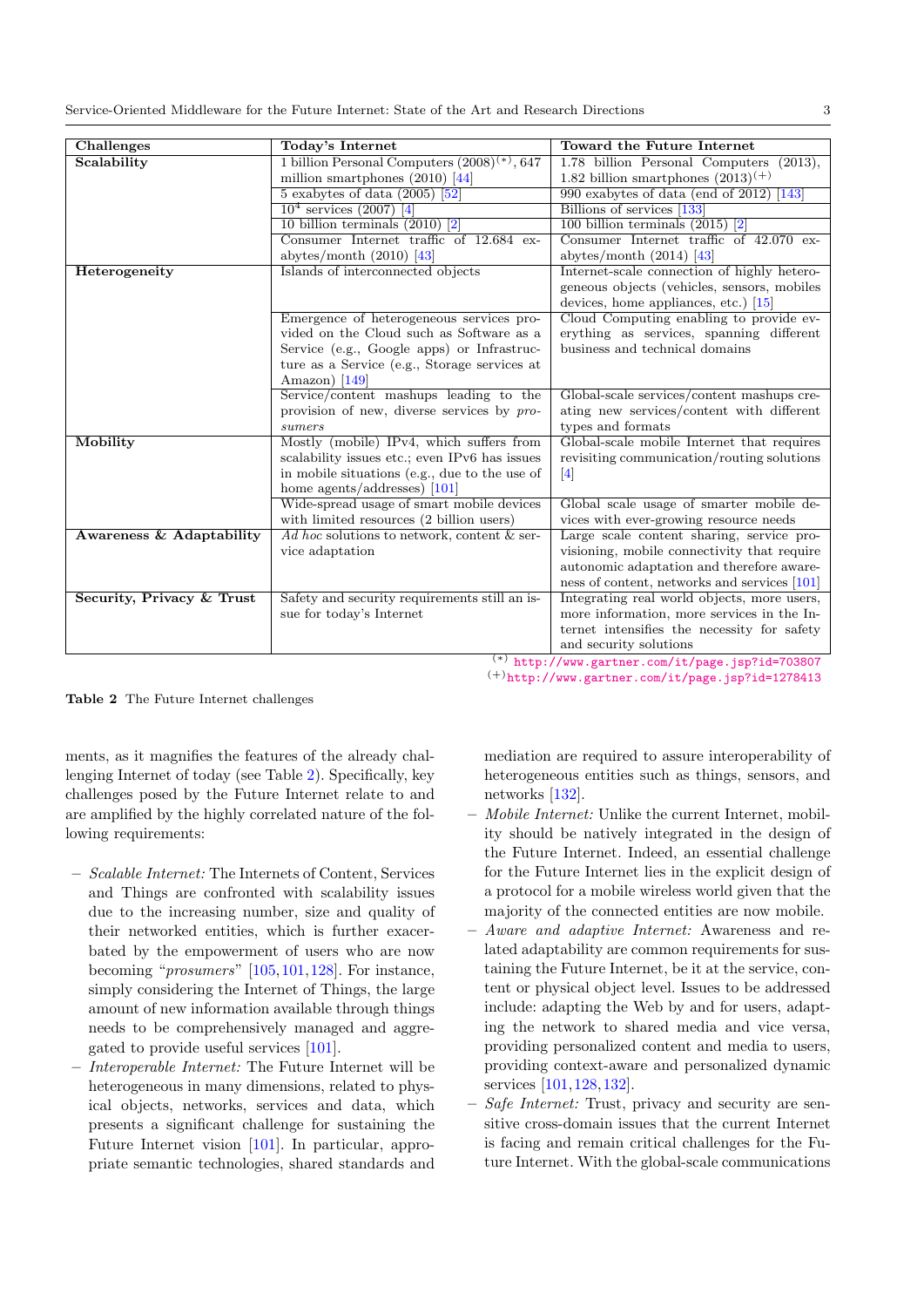Service Composition  $\frac{1}{2}$ .<br>Choreography  $\bullet$   $\ominus$ eterogeneit もり Mobility Servic vice Descriptio Disco  $\mathfrak{S}$ ness & Adap<br>**Adapta** oXC  $\subset$ Contents Security & Privacy

<span id="page-3-1"></span>Fig. 2 Service-oriented computing in the Future Internet

and exchange of information, users' mobility and the limited resources their devices may have, as well as the Future Internet's "awareness" of users, their data, and their surroundings, it becomes crucial to find appropriate solutions that will protect users. Indeed, current security mechanisms are unfit in such an open, dynamic and aware setting.

The following sections point out research directions for service-oriented middleware in light of the latest state of the art and the above requirements posed by the Future Internet. The remainder specifically concentrates on the challenges that arise for the base functionalities of service-oriented middleware in the Future Internet (see Figure [2\)](#page-3-1), i.e.: service description, discovery, access, and composition.

## <span id="page-3-0"></span>3 Service Description

Service description is a fundamental element in SOC, as it determines the information that a service needs to expose to its environment for enabling its unambiguous identification and use. All other information internal to the service is simply out of the scope of SOC.

# 3.1 State of the Art

Information included in service description varies depending on the complexity and the intended use of the service. Accordingly, a number of service description languages have been proposed to cover different description aspects and are currently in use, some of them having reached the status of standard and other still being the subject of research. Most of the related initiatives focus on Web Services $<sup>6</sup>$  $<sup>6</sup>$  $<sup>6</sup>$  being the dominant</sup> technology for SOC. W3C and OASIS are the two leading standardization bodies in this area. Besides Web

Service **Description** • Profile Service • Interface • Behavior  $\cdot$  QoS

<span id="page-3-5"></span>Fig. 3 Service description

Services, the Semantic Web initiative<sup>[7](#page-3-3)</sup> and related technologies have produced a significant change in the way services are perceived and described. In particular, the innovation is to make explicit the business or userdomain semantics of services, so far implied by the syntax of their descriptions. Employing syntactic descriptions either makes service semantics ambiguous or calls for a syntax-level agreement between service developers/providers and service users, which is too restrictive for the inherent loosely coupled character of SOC. Service semantics are made explicit by reference to a structured vocabulary of terms (ontology) representing a specific area of knowledge. Ontology languages support formal description and machine reasoning upon ontologies; the Web Ontology Language  $(OWL)^8$  $(OWL)^8$  is the standard established by W3C. In the following, we discuss the most common elements of service description (see Figure [3\)](#page-3-5) and survey their coverage by the most widely used service description languages.

Service Profile provides a high-level business description of a service, which may include both humanoriented information (e.g., what the service does and service provider information) and machine-oriented elements. The latter, in particular, may range from a simple service name to a precise semantic characterization of the service comprising its provided high-level functionalities as well as its high-level Inputs, Outputs, Preconditions and Effects; these are collectively denoted as IOPEs. Inputs specify the data required by the service for its execution and Outputs specify the data provided by the service as result of its execution. In addition, Preconditions need to be fulfilled before the service may execute, while Effects specify the impact of the service on the state of the world besides its Outputs.

The notion of Service Profile was created or at least made popular by OWL-S. OWL-S<sup>[9](#page-3-6)</sup> is an OWL ontology for describing Web services. In OWL-S, a service description is composed of three parts: the *service profile* is complemented by the process model and the service



· Binding

<span id="page-3-2"></span><sup>6</sup> <http://www.w3.org/2002/ws/>

<span id="page-3-4"></span><span id="page-3-3"></span> $7$  <http://www.w3.org/2001/sw/>

<sup>8</sup> <http://www.w3.org/2004/OWL/>

<span id="page-3-6"></span><sup>9</sup> <http://www.w3.org/Submission/OWL-S/>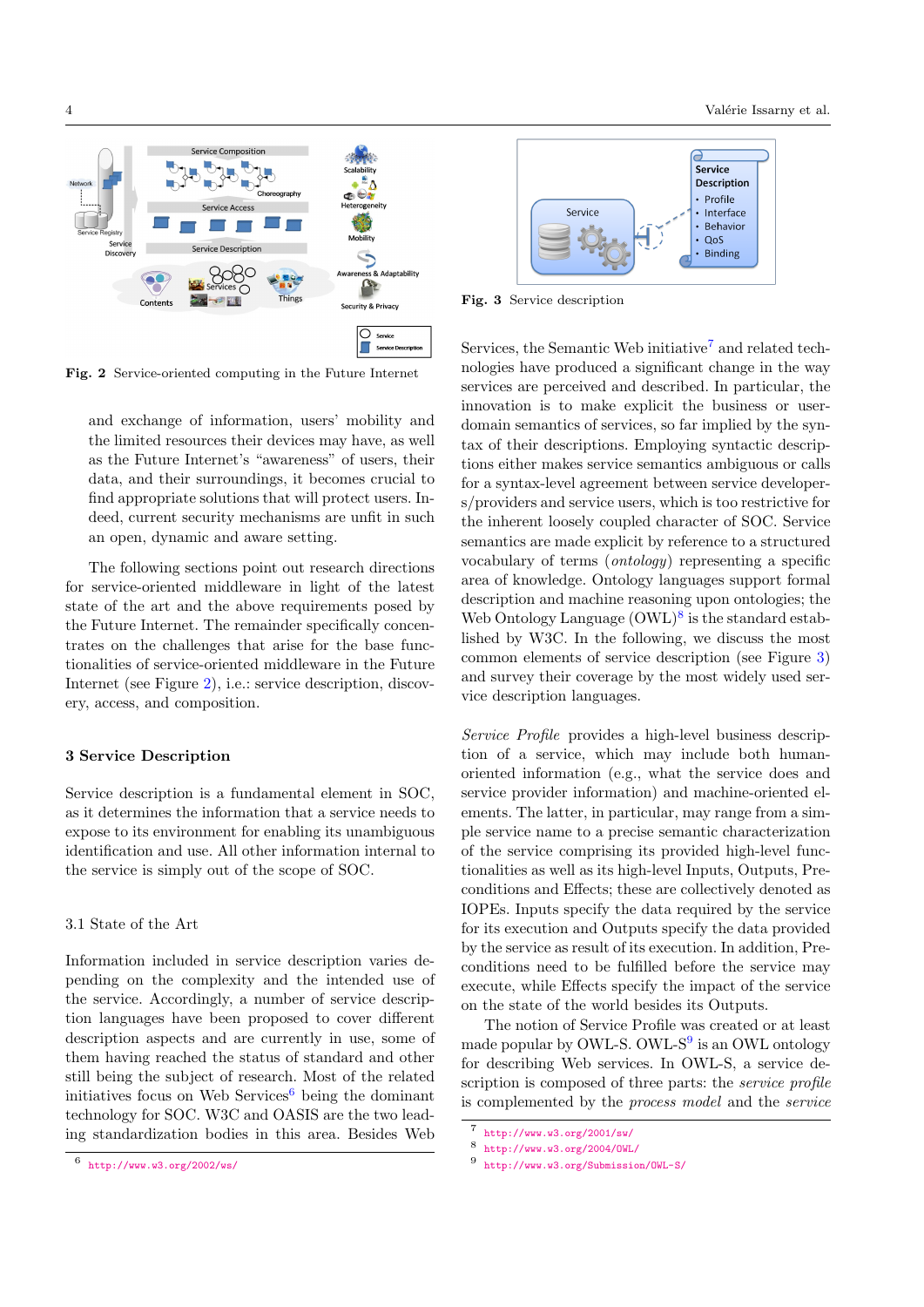grounding (see related paragraphs below). The service profile provides semantic descriptions of the service's capabilities (the OWL-S term for service's high-level functionalities) in terms of IOPEs. OWL-S was a candidate for becoming the W3C standard for semantic service description; however, the winner was SAWSDL, discussed in the paragraph on Service Interface below.

The expressive power of Service Profile has been widely acknowledged in semantic service matching approaches [\[100\]](#page-22-3): matching between a requested and a provided service profile is typically the first step in service discovery and selection (see Section [4\)](#page-6-0). However, while matching between requested and provided inputs and outputs is commonly applied, there is much less use of preconditions and effects. Besides, there is less agreement within the SOC community regarding how PEs should be specified and used. After a number of submissions to the W3C of candidate rule languages for the Semantic Web (suitable for being used in PEs specification and reasoning), the outcome was the creation of a W3C working group studying a Rule In-terchange Format<sup>[10](#page-4-0)</sup>, a future standard for exchanging rules among rule systems, as no single one-fits-all rule language could be identified.

Service Interface specifies the set of observable lowerlevel (with respect to the functionalities in the Service Profile) atomic operations that a service can perform in coordination with its environment, along with their input/output parameters. Service Interface is the fundamental and mandatory element of service description, as it technically enables the access to a service as a software component (see Section [5\)](#page-10-0). Web Services Description Language (WSDL), now in its  $2.0 \text{ version}^{11}$  $2.0 \text{ version}^{11}$  $2.0 \text{ version}^{11}$ , is traditionally the language for describing Web service interfaces, and a distinctive element of the Web Services technology.  $SAWSDL<sup>12</sup>$  $SAWSDL<sup>12</sup>$  $SAWSDL<sup>12</sup>$  is the W3C Recommendation for adding semantic annotations to WSDL and XML Schema. Such annotations can be expressed in any ontology language, most often in OWL. Annotations can be added to WSDL interfaces, operations, and the XML Schema types of their input/output parameters. Moreover, SAWSDL supports the introduction of two-way transformation mappings between XML Schema types and corresponding semantic concepts. This enables the interoperability between syntactically mismatching input/output parameters upon service invocation. In the case of OWL-S, a service interface is specified semantically in the process model and syntactically in the ser-

vice grounding, with appropriate mapping between the two. WSDL is again used in OWL-S service grounding.

In parallel to the development of WS-∗ technologies for Web Services, REpresentational State Transfer (REST) [\[55\]](#page-21-4) was introduced as an architectural style and an alternative way (or a return to fundamentals) for enabling services on the Web (RESTful Web services) by using the standard Web mechanism: any entity on the Web is a resource at some URI and can be accessed with the standard HTTP operations. The advantages of REST are its universality and the uniform service interface. Nevertheless, it addresses only basic distributed interaction/coordination [\[104\]](#page-22-4), leaving open many issues that have been tackled by SOC, such as dealing with service behavior.

Service Behavior specifies the observable supported execution patterns (often called conversations) of the service in coordination with its environment that allow the service to produce meaningful results. Such execution patterns involve the operations of the Service Interface and are typically represented as processes.

The OWL-S process model was introduced for describing service conversations that are associated with the realization of service capabilities. However, with the prevalence of SAWSDL over OWL-S, and since SAWSDL does not cover the description of service conversations, a widely accepted business workflow language, the Web Services Business Process Execu-tion Language (WS-BPEL<sup>[13](#page-4-3)</sup>), is often associated with SAWSDL for describing service behavior. WS-BPEL started out as an industrial de facto standard and evolved into an OASIS standard. A number of research efforts have elicited formal semantics for WS-BPEL, e.g., based on process algebras [\[57\]](#page-21-5). Formal semantics enables the automated reasoning about BPEL processes for service behavior matching as part of service discovery and selection.

Service QoS concerns non-functional properties of the service, such as reliability, performance, security, privacy, trust, which characterize the quality of the results that the service promises to provide to its environment. Depending on the intended use of the service, non-functional properties are often considered less important than functional ones and QoS is omitted in service descriptions. Moreover, in contrast to functional service features, there is less agreement within the SOC community regarding the ways in which QoS should be identified and specified. Nevertheless, as SOC evolves

<span id="page-4-0"></span><sup>10</sup> <http://www.w3.org/TR/rif-overview/>

<span id="page-4-1"></span><sup>11</sup> <http://www.w3.org/TR/wsdl20/>

<span id="page-4-2"></span><sup>12</sup> <http://www.w3.org/TR/sawsdl/>

<span id="page-4-3"></span><sup>13</sup> <http://www.oasis-open.org/committees/wsbpel/>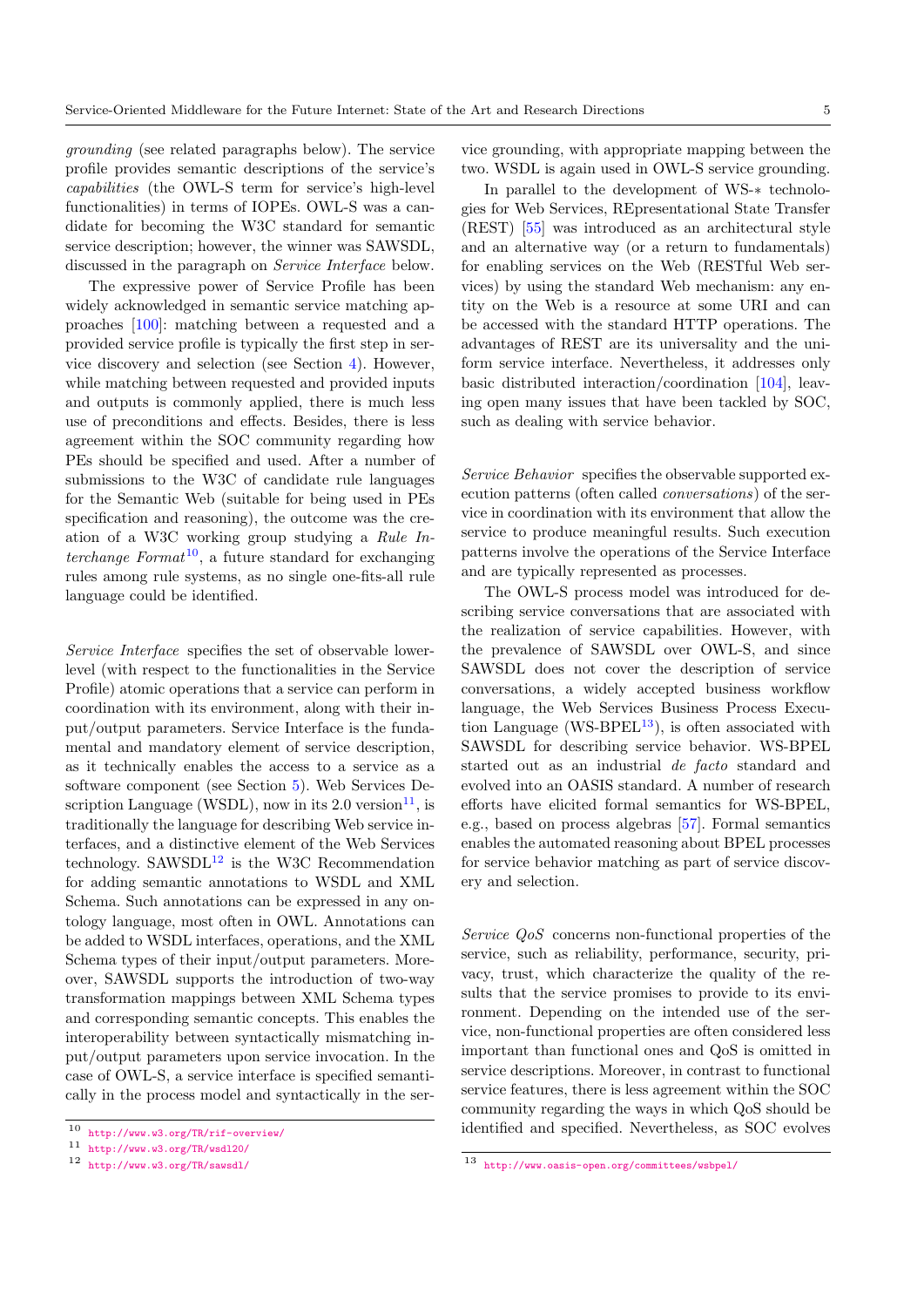into a major paradigm covering many application domains and quality-critical applications, QoS should be treated accordingly.

Numerous efforts have produced QoS languages and models for general or domain-specific QoS description. Some of these efforts incorporate the expressiveness and reasoning power of ontologies. The Web Service Quality Model (WSQM $^{14}$  $^{14}$  $^{14}$ ) is an ongoing standardization effort by OASIS for the specification of Web Services QoS. WSQM is a conceptual model; it defines a well-founded taxonomy of QoS and provides a wide range of QoS properties. Then, accompanying the model, WS-QDL is a XML-based description language for representing Quality of Service by applying WSQM. An extension of WSQM particularly for dynamic SOC environments and an OWL-based semantic transcription of the extended model have been reported in [\[85\]](#page-22-5). Models like WSQM, coupled with a Service Level Agreement lan-guage and protocol – the WS-Agreement<sup>[15](#page-5-1)</sup> proposition of the Open Grid Forum is the most widely used – allow the establishment and control of runtime QoS contracts between service providers and consumers [\[97\]](#page-22-6).

Service Binding specifies the underlying communication middleware on which the service is deployed, and hence gives all the information required for accessing the service at middleware protocol level. This information commonly includes the middleware protocol and message format, as well as the service endpoint, e.g., in the form of a URI. Common bindings are SOAP/HTTP/TCP for WS-∗ Web Services and HTTP/TCP for RESTful Web Services. Binding information is included in WSDL.

#### <span id="page-5-2"></span>3.2 Research Challenges

Being a greatly complex environment, the Future Internet places high requirements on service description with respect to the amount and variety of information that needs to be exposed by a service to its environment. In particular, the Future Internet challenges identified in Section [2,](#page-1-0) i.e., Heterogeneity, Mobility, Awareness & Adaptability, and Security, Privacy & Trust, require the enhancement of service descriptions with relevant information, in order to allow service clients to take into account the rich service features as well as the underlying SOC middleware to manage the complexity of the association between services and their clients. Nevertheless, due to the Future Internet's ultra large scale, this creates a trade-off between the richness of service

description information and its efficiency. In the following, we discuss challenges for service description raised by the specifics of the Future Internet. More particularly, we analyze the impact of Scalability and Heterogeneity on service description, which demonstrates the above trade-off. As for Mobility, Awareness & Adaptability, and Security, Privacy & Trust, we discuss their impact on service access in Section [5;](#page-10-0) the associated effect on service description is implicit.

Scalability. The ultra large scale of the Future Internet is a determining factor in the trade-off between richness and efficiency of service descriptions. Millions of Resources, People and Things will need to be described and choreographed within complex service compositions in the Future Internet, which raises demanding requirements for the storage, publication, search, access, and reasoning about service descriptions. Such requirements mainly concern service discovery (see Section [4\)](#page-6-0), which upon a service request, has to deal a priori with the entire collection of Future Internet services. Still, the service access and composition that may follow service discovery are also dependent on the offering of comprehensive and, at the same time, efficient service descriptions. The identified challenges call for advances in the expressiveness and processing efficiency of XML-based service description languages, as well as in the efficient encoding and reasoning about semantic annotations that are a part of such languages. Initial approaches in this area concern the encoding of ontologies, aiming to accelerate semantic reasoning considerably when executed in dynamic and resource-constrained environments [\[19\]](#page-20-2).

Heterogeneity. Heterogeneity is a key characteristic of the Future Internet of services that aims to encompass all kinds of resources and present them as services. Such services may be hosted on platforms ranging from resource-rich fixed machines to wireless resourceconstrained devices, and further to any physical object enhanced with some networking capacity thus turned into a Thing. Such extreme heterogeneity should be accounted for in service description: the trade-off between richness and efficiency identified above equally applies here, especially when a resource-constrained service hosting platform also needs to manipulate the service description.

Furthermore, besides the common heterogeneity tackled by the service abstraction itself (service internal implementation and hosting platform features), service heterogeneity will be exacerbated by the diversity in both business semantics and communication middleware brought about by the Future Internet. Regard-

<span id="page-5-0"></span><sup>14</sup> <http://www.oasis-open.org/committees/wsqm>

<span id="page-5-1"></span><sup>15</sup> <http://www.ogf.org/documents/GFD.107.pdf>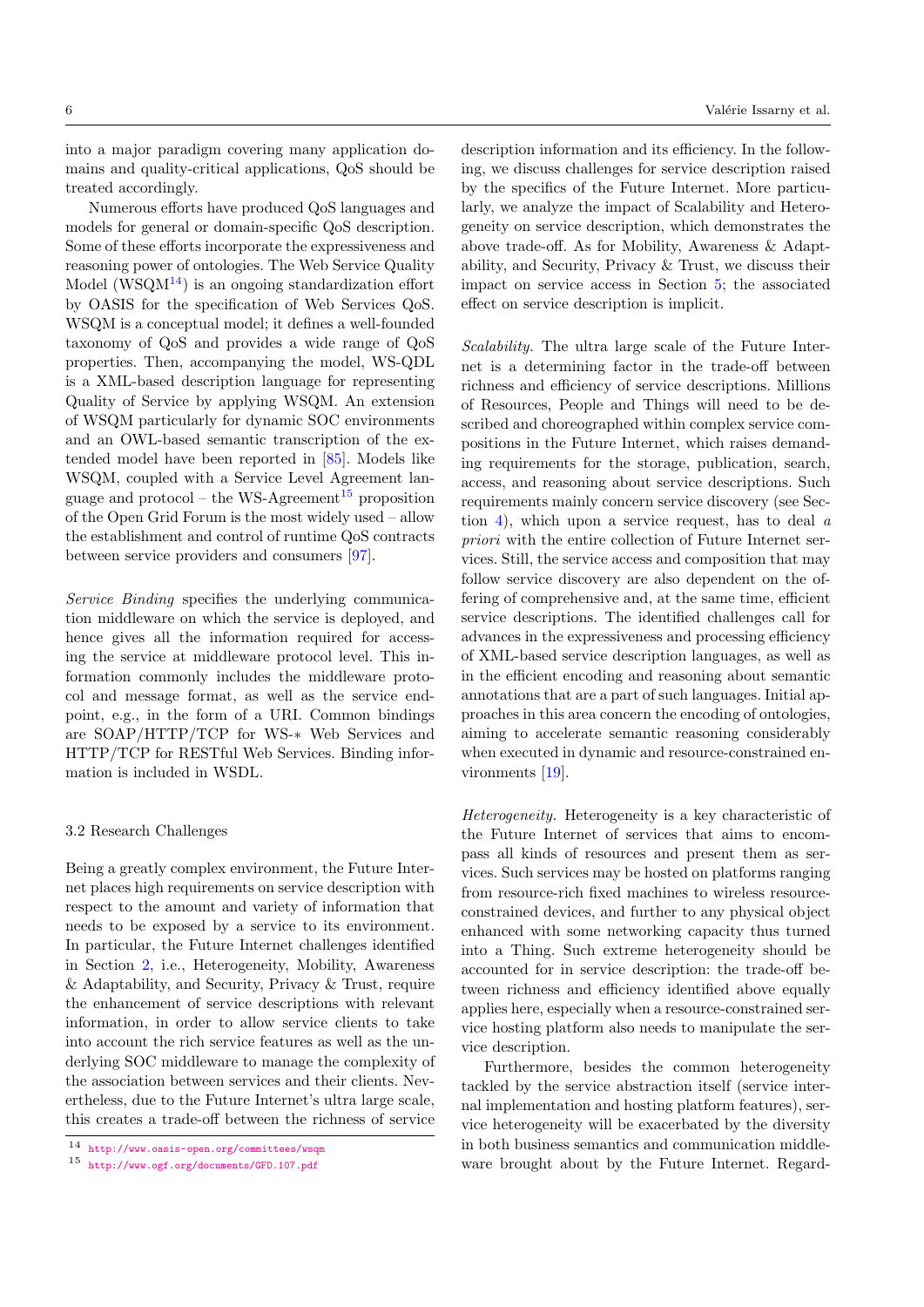ing the former issue, dealing with ontologies in delimited SOC environments is already hard, due to the lack of widely accepted ontologies and the fact that the heterogeneity problem that ontologies have aimed to resolve has now moved one abstraction level up, to the ontology level itself. These already demanding matters become even more challenging in the open, unlimited Future Internet context. Establishing reference or global ontologies [\[21\]](#page-20-3) and tackling the ontology heterogeneity problem [\[107\]](#page-22-7) are two key requirements in the area. On the other hand, the diversity in communication middleware is due to the Future Internet vision aiming to incorporate all current networking environments into a single, ubiquitous setting. This calls for support for heterogeneous coordination/interaction models, namely message-driven, event-driven, and data-driven models. Different coordination models apply to different needs; for instance, asynchronous, event-based publish/subscribe is more appropriate for highly dynamic environments with frequent disconnections of involved entities. This fact makes the various service bindings accounted for in current SOC service descriptions too stringent, since they comply with a single (client/service) message-based coordination model. Service description should be able to abstract and comprehensively specify the enriched service bindings of the Future Internet. This further implies extending the notion of service and introducing adequate service coordination modeling.

# <span id="page-6-0"></span>4 Service Discovery

Publishing and discovering descriptions of available services are two core functions of the service-oriented interaction pattern (see Figure [1\)](#page-0-0). As discussed in this section, the existing solutions to service discovery cover various research issues that emerged in the current Internet setting. However, there is still plenty of room for research towards the new challenges introduced in the context of the Future Internet.

## 4.1 State of the Art

We organize the discussion of service discovery in two parts (see Figure [4\)](#page-6-1): the first part concerns issues related to the way available service descriptions are organized and managed within dedicated registries, whilst the second part focuses on protocols for service retrieval that mainly differ according to the architecture of the registry, from centralized to distributed.

For the interested reader who would like to probe further, there are certain excellent surveys worth men-



<span id="page-6-1"></span>Fig. 4 Service discovery

tioning. Specifically, in [\[51\]](#page-21-6), the authors pose criteria for the evaluation of service registries and organize the discussion from two viewpoints: the viewpoint of the system and the viewpoint of humans. A more recent effort [\[108\]](#page-22-8) emphasizes the degree of distribution of the service registry and the use of semantic information in the service matchmaking process. Further works focus on service discovery protocols for mobile ad hoc environments, which are part of the Future Internet [\[135,](#page-23-4) [95\]](#page-22-9).

# 4.1.1 Service Registry

The baseline approach concerning the organization and management of service descriptions within registries, is the data model that has been proposed in the Universal Description Discovery and Integration (UDDI) specification<sup>[16](#page-6-2)</sup>. According to the UDDI standard specification, information is organized as a collection of (a) white pages where business entities advertise the offering of business services, (b) yellow pages where this advertisement is based upon a taxonomy, and (c) green pages, where pointers to Web service descriptions are also provided. For the description of the technical characteristics of Web services, UDDI proposes the use of tModels (technical models), along with mappings between tModels and WSDL (see Section [3\)](#page-3-0). The UDDI standard specifies an API that can be used by frontend tools to pose service discovery queries. The API provides mainly keyword (or value) lookup functionalities. Other similar data models include ebXML and WSIL but they have less impact in the state of the art [\[51\]](#page-21-6).

From the early days of service discovery, a major research issue that emerged was the enhancement of the

<span id="page-6-2"></span><sup>16</sup> <http://uddi.microsoft.com>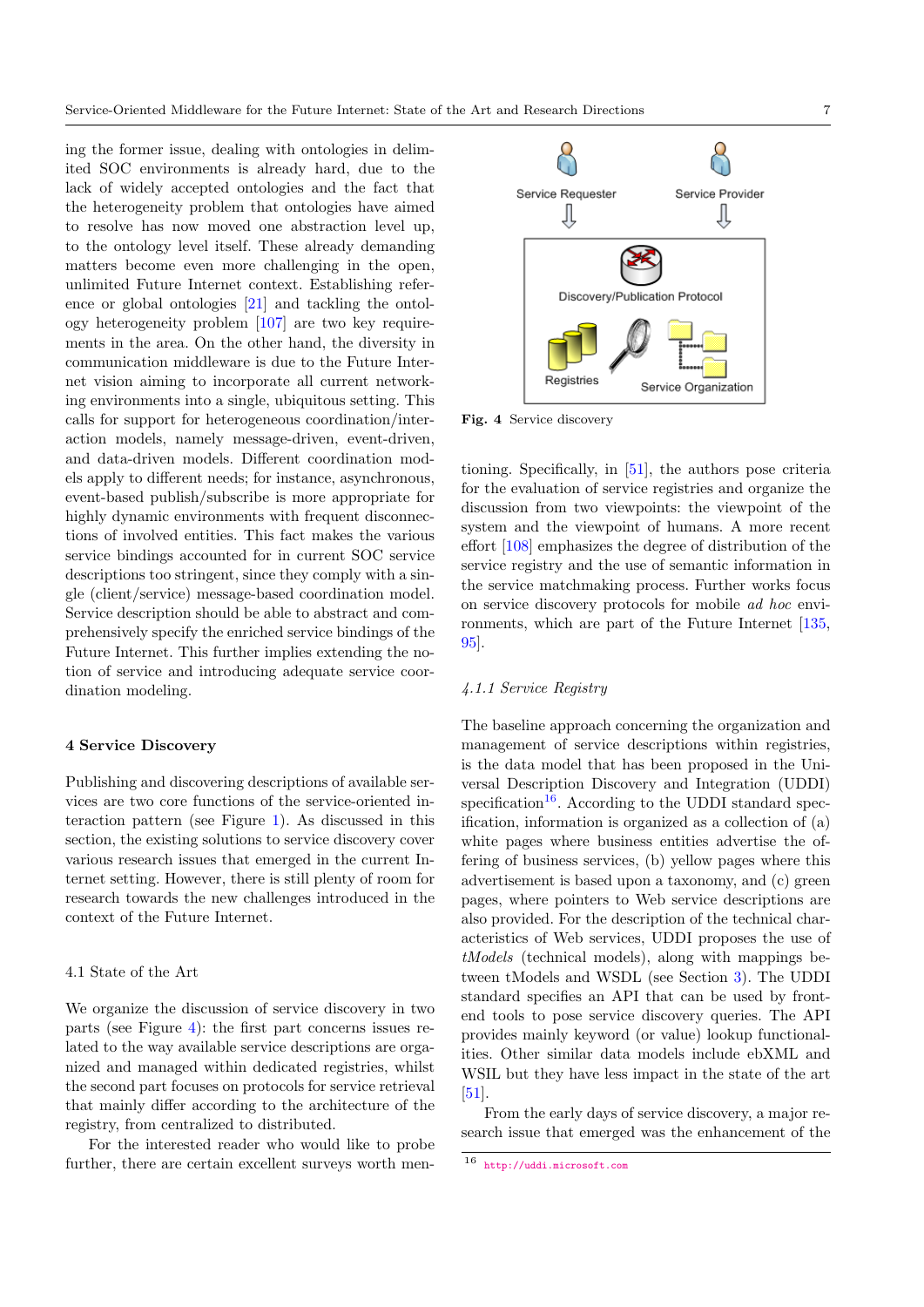simple UDDI data-model with semantically rich metadata. All the efforts in this line of research base their motivation on the fact that both the UDDI data-model and its querying mechanisms support keyword queries over the stored tModels without any semantic information. Generally, this research relies on the proliferation of approaches that annotate information with tags coming from a reference ontology. These approaches come along with tools that enable the exploitation of semantic relationships of the ontology's terms (generalization, synonyms, subsumption, and other relationships of this kind). This idea was adopted in several service discovery approaches that map semantic service descriptions like the ones discussed in Section [3](#page-3-0) to the UDDI datamodel, in order to support more sophisticated querying  $(e.g., [99, 123, 83]).$  $(e.g., [99, 123, 83]).$  $(e.g., [99, 123, 83]).$  $(e.g., [99, 123, 83]).$  $(e.g., [99, 123, 83]).$  $(e.g., [99, 123, 83]).$  $(e.g., [99, 123, 83]).$ 

In general, the semantic annotation of the service information managed by service registries requires extra specification effort. This effort may become an impediment towards the scalability of related approaches. Consequently, another research issue that arose was to incorporate in the service registries means for extracting semantically rich information out of available service descriptions in a (semi)automated way. Specifically, the goal is to find groups of semantically similar services and ontologies/vocabularies that may be used for the semantic annotation/specification of these groups. Typically, the semantic information is extracted by employing well-known clustering [\[94,](#page-22-12)[54\]](#page-21-7) and classification [\[80\]](#page-22-13) techniques that group semantically similar service descriptions with respect to the terms used in these descriptions.

Another interesting research issue that relates with the management of service descriptions by service registries is coping with the potential heterogeneity of these descriptions. As already discussed in Section [3,](#page-3-0) there are various means for the syntactic or the semantic specification of service-related information. Such heterogeneous service-related information may be published and consequently the service registries should be capable of managing it. To this end, general purpose models are used as pivots for mapping heterogeneous service descriptions [\[20\]](#page-20-4).

# 4.1.2 Service Discovery Protocol

Regarding service discovery protocols, the baseline approach is centralized, relying on a single registry that organizes and manages service descriptions. This provides consistency and fast local retrieval under normal circumstances.

Unfortunately, the centralized approach has various drawbacks that correspond to research issues that emerged in the early days of service discovery. First, the centralized approach does not scale well with respect to the increasing number of clients that pose service discovery queries [\[51,](#page-21-6)[108\]](#page-22-8). Moreover, in the centralized approach, the single registry constitutes a single point of failure. Therefore, the availability of centralized solutions is questionable. The aforementioned issues become even more important, in the cases where service discovery is supposed to be handled in mobile computing environments that consist solely of mobile nodes [\[135,](#page-23-4)[95\]](#page-22-9). To deal with the scalability, the availability and the mobility issues, several approaches proposed decentralized solutions. The decentralized approaches can be divided into two categories, namely purely distributed and hybrid.

The purely distributed approaches enable peers, participating in a network of cooperating sites, to store locally their own service registry. Then, service retrieval is facilitated by distributed querying services that span all these local registries to compile and present answers to users. Naturally, the distributed setting provides a richer set of answers and significant chances of better scalability in terms of both the user load and the available data to index, without the risk of a single point of failure that the centralized solution suffers from. This comes at the cost of supporting a framework that allows each peer to know which peers to contact for serving a user request along with the necessary communication overhead whenever a query to the decentralized virtual registry is posed. To overcome these issues, a possible solution is to employ multicasting instead of broadcasting [\[96\]](#page-22-14). Nevertheless, even multicasting is a costly approach that does not scale well [\[135\]](#page-23-4). Another possible way out of this problem is to limit the number of search hops [\[37\]](#page-20-5) and perform selective forwarding [\[37,](#page-20-5)[59,](#page-21-8)[60\]](#page-21-9). According to this idea, knowledge from prior service discovery queries is used by peers that cannot satisfy a certain service discovery query, to forward the request only towards the correct peers (i.e., the ones that can actually provide answers to the query). An alternative to selective forwarding, which also aims at reducing the overhead of service discovery, is the probabilistic forwarding of queries to peers characterized with a probability that decreases with the number of prior queries that remained unanswered [\[61\]](#page-21-10). Finally, efficient broadcasting techniques have also been used [\[81\]](#page-22-15). The idea in these techniques is to exploit knowledge about 2-hop peers to calculate a forwarding set that does not include 2-hop peers that are covered by multiple 1-hop peers.

The hybrid approaches involve a more elaborate service registry architecture with super-peers that act as yellow pages and/or heads of sub-structures within the P2P network. Super-peers facilitate the efficiency and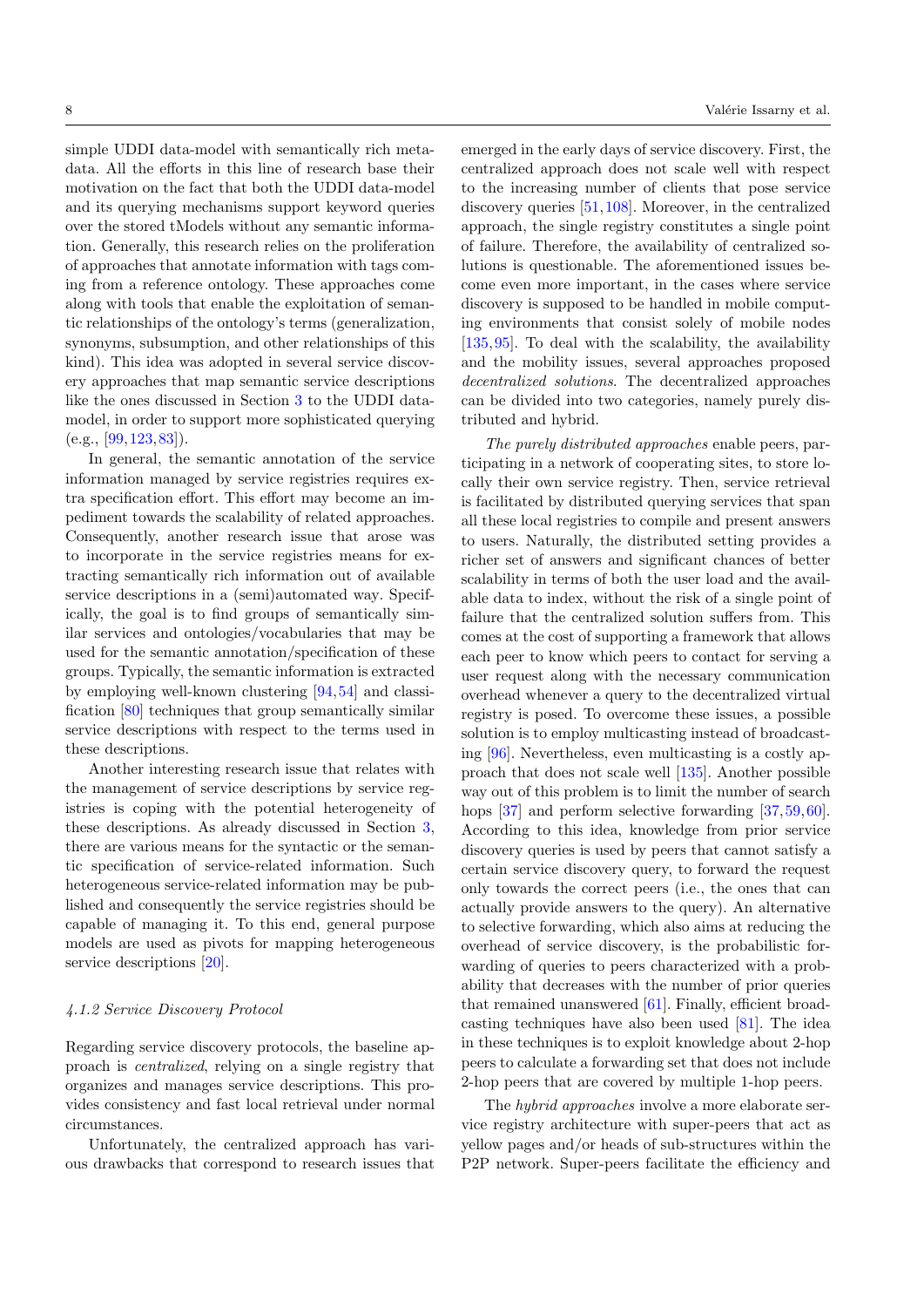effectiveness in the serving of service discovery queries (by achieving a reduction to the messaging overhead in the network and better response time, without sacrificing the richness of the answer). In other terms, these approaches are practically "federations" of many registries in a P2P setting  $[122, 79, 74, 116]$  $[122, 79, 74, 116]$  $[122, 79, 74, 116]$  $[122, 79, 74, 116]$  $[122, 79, 74, 116]$  $[122, 79, 74, 116]$  $[122, 79, 74, 116]$ . Focusing on hybrid architectures that are specifically aimed at mobile environments, an important research issue is the choice of the peers that are going to play the role of the registry. To deal with this issue, there have been approaches for the dynamic configuration of a backbone network of peers that serve for hosting registries [\[76,](#page-22-17) [116\]](#page-23-7). Typically, the peers are selected based on their physical mobility, their resources and computing capabilities; while the physical mobility should be low, the available resources and computing capabilities should be relatively high.

Apart from scalability, availability and mobility, another important issue that directly relates to service discovery protocols is heterogeneity. In this line of research, there have been approaches that rely on the idea of providing a higher middleware layer on top of heterogeneous service discovery protocols that takes charge of mapping service discovery queries that conform to a particular protocol into service discovery queries that conform to other protocols (e.g., ReMMoC [\[62\]](#page-21-12), IN-DISS [\[23\]](#page-20-6), MUSDAC [\[111\]](#page-22-18)). Moreover, the proposed approaches further provide functionalities that allow the forwarding of the mapped queries to available heterogeneous discovery protocols.

Finally, security, privacy and trust are also important issues for service discovery. Typically, decentralized architectures are more vulnerable to security attacks, while privacy and trust cannot be easily established [\[51\]](#page-21-6). An interesting classification of privacy attacks along with an approach for dealing with such problems is discussed in [\[32\]](#page-20-7), while in [\[47\]](#page-21-13) the authors give a list of requirements that should be provided by service discovery protocols towards achieving security. Interestingly, a comparison of various well-known service discovery protocols (e.g., UPnP, SLP, Jini) discussed in [\[47\]](#page-21-13) reveals that the protocols only partially satisfy the aforementioned security requirements.

# 4.2 Research Challenges

We anticipate a hybrid structure for the Future Internet, with computationally powerful devices and lightweight computing devices coexisting together. As will become evident from the discussion that follows, the increasing scale of the Future Internet is a challenge by itself. Scalability also constitutes a driving force that

creates further challenges concerning heterogeneity, mobility, awareness, and safety.

Scalability. The ultra large scale of the Future Internet affects service discovery regarding the number of devices that act as service providers or service consumers, together with the number of services that a registry will have to index (e.g., see indicative figures given in Table [2](#page-2-0) with respect to the exponential growth of the service base).

A first key challenge is to quantify the number of actors involved, if possible. We envisage that this can be done by systematically studying the growth of the Future Internet via advanced monitoring and Web crawling facilities. Today, the first steps have already been made with certain research prototypes that crawl the Web for available Web services and further analyze the validity of the retrieved data  $[3,124]$  $[3,124]$ . Subsequently, from an architectural point of view, it is clear that centralized discovery solutions are not adequate. However, choosing between purely distributed and hybrid solutions is not straightforward. There is a trade-off between making the environment as large as possible (to accommodate as much functionality as possible) and keeping the number of registries as small as possible (to receive answers faster). From the point of view of the registry data-model, clearly, the ideal would be a semantically rich schema, as discussed in Section [3,](#page-3-0) which allows the organization of services that provide similar functional/non-functional properties into classes, each with a clear, but abstract specification of the properties that characterize the represented services. However, the challenging issue is to define such a hierarchical schema. Defining a standardized schema amounts to anticipating the various classes of services that will emerge in the Future Internet. Again, this requires the Future Internet growth to be systematically studied. Today, some initial steps have already been made as part of certain research efforts that mine semantic information from available service descriptions [\[94,](#page-22-12)[80,](#page-22-13)[54\]](#page-21-7) and try to organize available services into classes characterized by service abstractions  $[8,9]$  $[8,9]$ . Finally, the clients should be able to identify services with (a) the appropriate functionality, and (b) the appropriate QoS characteristics. Service discovery protocols should provide means to accomplish this task, irrespective of whether the client is a programmer/designer [\[125\]](#page-23-9) or an end-user [\[141\]](#page-23-10).

Heterogeneity. The primary dimensions of heterogeneity that should be handled in the Future Internet service discovery protocols are:

– Middleware platform heterogeneity, which may emerge due to the availability of various service dis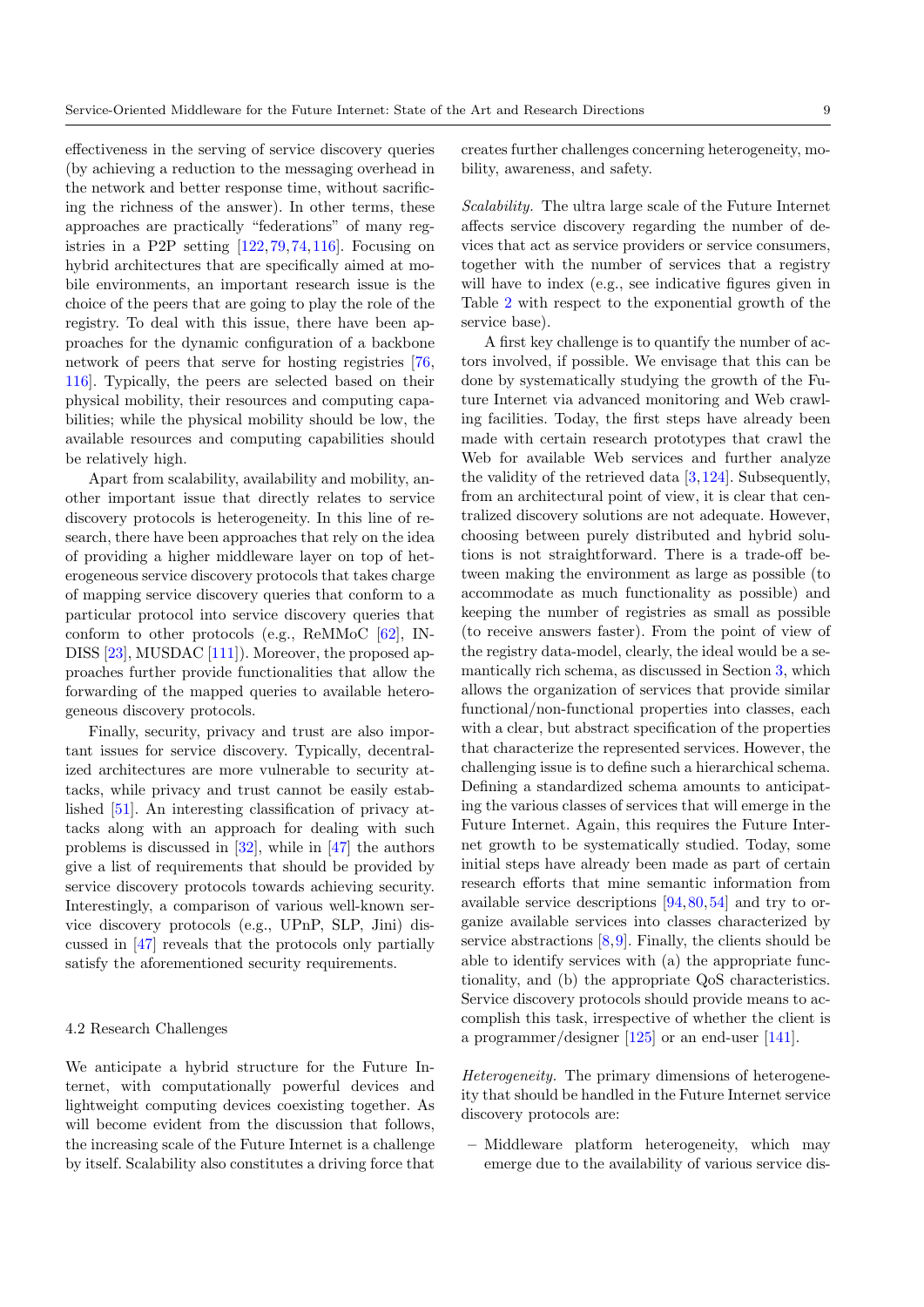covery protocols and data-models that can be exploited towards advertising/discovering services;

– Semantic heterogeneity, which relates to the advertised/discovered descriptions of the services' functional/non-functional properties.

Dealing with middleware platform heterogeneity supposes an agreement on the protocol via which services are advertised and discovered. We anticipate standards to play a key role in the solution. Assuming a set of standard service discovery protocols, there are promising approaches that propose automated mapping facilities from a source discovery protocol to a target one [\[20,](#page-20-4)[62,](#page-21-12)[23,](#page-20-6)[111\]](#page-22-18). Nevertheless, these approaches should be further elaborated with advanced extensibility mechanisms that would allow them to adapt easily to the availability of new protocols. On the other hand, semantic heterogeneity may produce huge problems if not properly addressed early in time. Even if we assume that the service discovery protocol and data model employed will be commonly agreed on, the vast space of possible choices of available services will still be posing problems to the precision and recall of the service discovery. A discovery engine will have to resolve problems of (a) naming, (b) structural and (c) value heterogeneity.

Mobility. Mobility is another issue that should be revisited, considering service discovery in the Future Internet. The main dimensions of mobility are:

- Physical mobility, which relates to the movement of mobile entities from one location to another;
- The resources and the computational capabilities of the mobile entities.

Concerning physical mobility, a challenge set by the Future Internet is the trade-off between physical mobility and scalability. As discussed in [\[135\]](#page-23-4), purely distributed service discovery protocols are more suitable for environments consisting of a small number of devices that are characterized by high physical mobility. On the other hand, hybrid protocols are more suitable for environments consisting of a medium/large number of devices that are characterized by medium/low physical mobility. In the Future Internet, the number of available devices is expected to be ultra large, while the physical mobility may obviously range from low to high. Consequently, the choice of the right service discovery protocol is not straightforward and potentially none of the existing approaches are suitable for dealing with the most extreme cases. Regarding the limited resources and the computational capabilities of the mobile entities, there have been related service discovery approaches [\[18,](#page-20-9)[19\]](#page-20-2), which should, however, be further elaborated and tested in ultra large scale settings.

Awareness & Adaptability. Awareness and Adaptability can be seen from two different perspectives:

- The service discovery protocol itself, in the sense that the protocol should be ready to be used by service providers/consumers at any given moment in time and consequently it should be aware of the current conditions (e.g., number of consumers/providers, failures) and adapt accordingly;
- The discovered/published services, in the sense that the protocol should be aware of the availability of the services that are indexed (e.g., outdated, or missing references to services) and adapt its content, possibly along with applications that use unavailable services that have been previously discovered.

The expected increased scale of the Future Internet forces us to move from centralized to decentralized service discovery architectures, which further contribute to the availability of the service discovery protocol itself. However, the issue here is that as we move from centralized to decentralized service discovery architectures, it becomes much harder to control the quality of the information managed by the discovery protocol. In other words, in the Future Internet we have to deal with a trade-off between the availability of the discovery protocol itself and the availability of the services, discovered/published, via the protocol.

Security, Privacy & Trust. All the problems of security, privacy and trust in the traditional Internet setting are clearly present in the context of the Future Internet. Unfortunately, even in the current setting, and especially in environments that include mobile devices, the main requirements for security, privacy and trust are not completely covered [\[135\]](#page-23-4). In addition, in the Future Internet, the issues become much harder and more challenging due to the vast numbers of devices involved. Regarding security, an attack can involve numbers of hijacked devices that are orders of magnitude larger than the current ones; and the effect of introducing malicious code (i.e., discovered services) in the environment can be orders of magnitude higher. Concerning trust, there may be a huge number of entities that should be evaluated (e.g., registries, service providers, service clients), with respect to an enormous amount of conflicting opinions concerning the reputation of these entities. The difficulty of these issues has to do with the fact that they are orthogonal to all authentication, encryption and anti-virus mechanisms we have, as they are related to scale. Much like the case of the present search engines, another problem has to do with the privacy of client searches. Assuming that registries trace the client searches, a breach of these audit traces will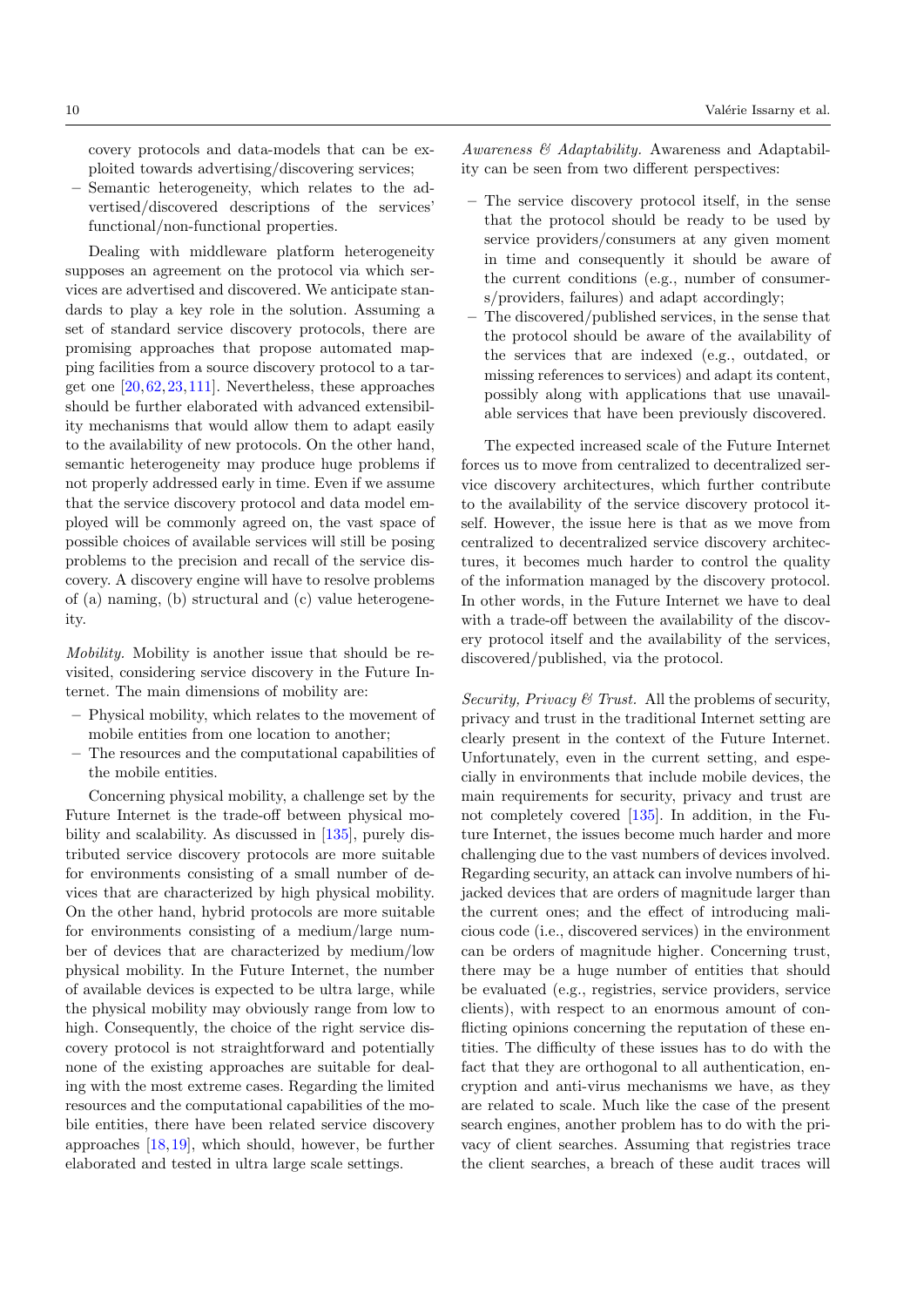expose clients' searches and, thus, their privacy. This then requires adequate mechanisms for controlling the disclosure of private user information carried in service discovery requests, as investigated in [\[31\]](#page-20-10).

# <span id="page-10-0"></span>5 Service Access

Following a possible client request and subsequent localization of a matching service by service discovery, and based on information about the service externalized in its service description, service access enables actual interaction with the service despite possible heterogeneity of service clients and providers.

# <span id="page-10-2"></span>5.1 State of the Art

Services come from different sources, and are developed in different ways and, in general, without any coordination among developers, according to the fundamental SOA loose-coupling principle. Regarding service access, and focusing on the underlying middleware aspect, uniformity of employed SOC technology and middleware cannot be assumed in general. Therefore, an integration solution at the middleware level is strongly required. Enterprise Application Integration (EAI) and Enterprise Service Bus (ESB) emerged as integration paradigms targeting the enterprise domain. EAI appeared in the early 1990s followed by ESB in the early 2000s. While EAI proposes a centralized integration of services, ESB comes with a more decentralized and scalable vision.

#### 5.1.1 Service Integration Architecture

The main goal of EAI solutions is to provide integration of heterogeneous applications. Both EAI and ESB share the same philosophy for achieving integration. The difference between them is that ESB is standardsbased, distributed and focuses on Web services. The architecture of ESB and EAI middleware is similar. In this section, we particularly detail the ESB architecture as providing a capable integration infrastructure where fundamental Web services and SOA concepts coalesce.

The ESB technology is based on an open-standard message backbone that enables the implementation, deployment and management of services. Typical ESBs are able to support large numbers of services and high distribution via scalable integration infrastructures, which act as mediators between service providers and consumers (see Figure [5\)](#page-10-1). Specifically, the ESB technology is based on the following key mechanisms:



<span id="page-10-1"></span>Fig. 5 Enterprise Service Bus

- Services are discovered dynamically thanks to a common registry where semantic service descriptions are stored and retrieved (see Section [4\)](#page-6-0). The registry of the bus stores the physical addresses of the services, along with meta-data that relate to the service providers and the service requesters that use it.
- Business processes and services are choreographed and orchestrated using a powerful orchestration engine (see Section  $6$ ). The engine is the cornerstone mechanism of the typical ESB solutions.
- Communication between services and applications is realized through XML-based messages, which are stored in a queue until their consumption by service clients.
- Mediation patterns are realized for routing, transformation, encoding and mapping of messages. These patterns serve for the manipulation of messages issued from an application to another, hence overcoming mismatches arising from application heterogeneity.

In his book, Chappell [\[39\]](#page-20-11) presents a list of ESB key features. We present the most relevant ones with regard to the Future Internet requirements:

- Pervasiveness and scalability. The ESB technology allows several ESBs to be connected in a large network, achieving a pervasive integration, which is strongly required in wide and dynamic systems. It can provide a core for a pervasive grid where applications can be plugged to the bus and where the visibility of other applications and services is ensured.
- Autonomous and federated environments. In the Future Internet, ultra large scale systems shall consist of heterogeneous applications, services and re-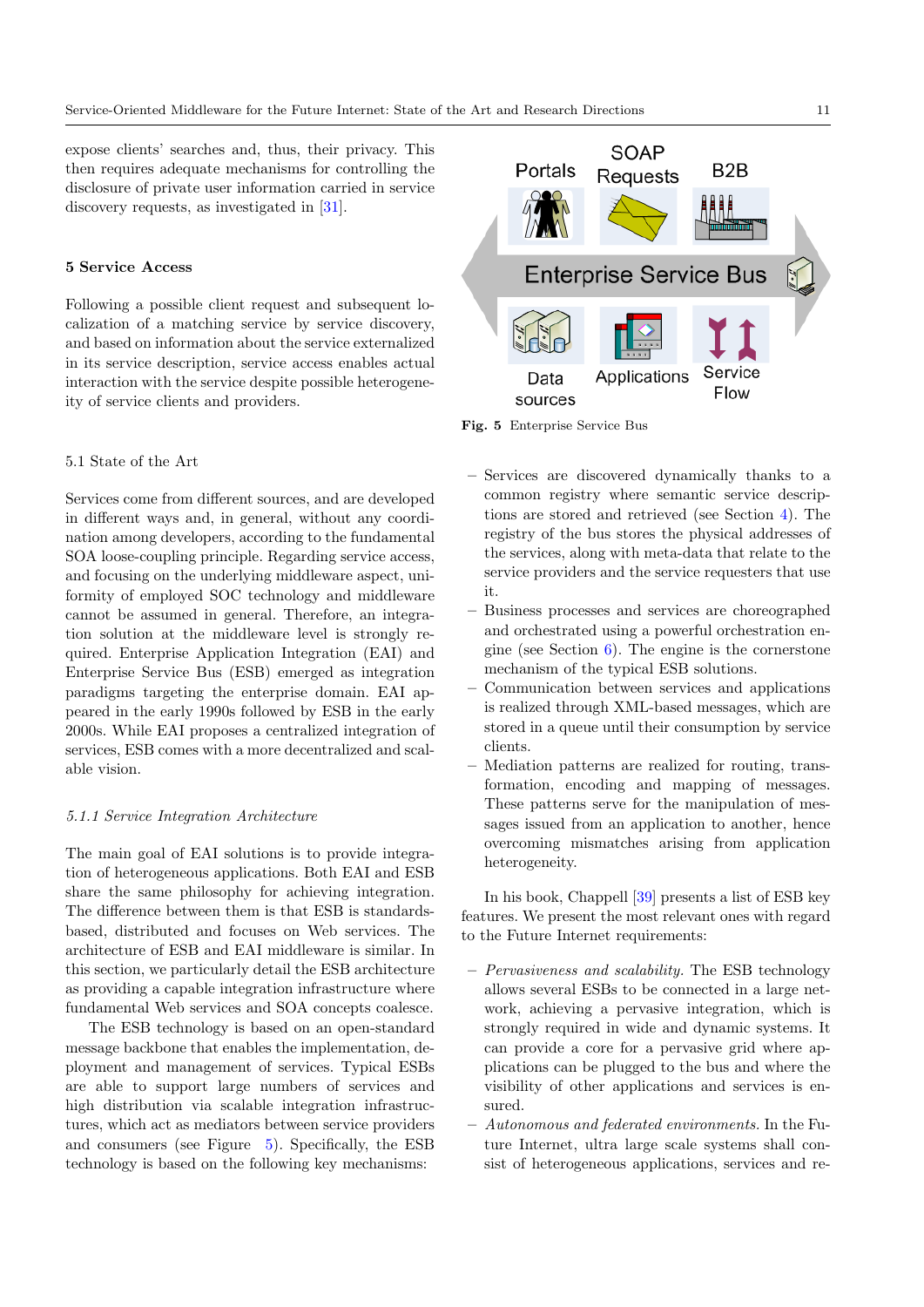

<span id="page-11-0"></span>Fig. 6 Worldwide ESB Revenue from 2006 till 2013 [\[98\]](#page-22-19)

sources. The ESB technology supports the integration of applications that are independently designed and developed. However, related local business and IT units usually need to keep control over their own resources and applications. This is achieved in ESB by allowing local messages, components and connectors to be installed, configured, and managed locally. Thanks to this deployment model, the ESB ensures the autonomy of each single environment within a large federation.

– Operation awareness. Thanks to the use of semistructured data, the ESB technology can have realtime awareness of the data flowing through the enterprise. In large systems where an important number of partners and applications are involved, data flows are important and it is very difficult to achieve individual monitoring of the system. Based on the relevant indicators and track information that the ESB technology provides, it is possible to monitor the health of the system.

In addition to the aforementioned features, remote configuration and management of distributed ESB applications and services are also provided. The next subsection presents state-of-the-art solutions to service integration, while concentrating on industrial products, given the maturity of the technology. The industrial success of the ESB technology is in particular highlighted in Figure [6,](#page-11-0) which depicts the evolution of the ESB revenue in industry. In fact, according to a re-search undergone by the WinterGreen incorporation<sup>[17](#page-11-1)</sup>, the worldwide ESB market will grow, steadily doubling from 2006 till 2013 [\[98\]](#page-22-19).

# 5.1.2 Service Integration Solutions

Existing proprietary and open source ESB solutions provide powerful integration and orchestration solu-

tions for distributed services. For instance, the BizTalk  $server<sup>18</sup>$  $server<sup>18</sup>$  $server<sup>18</sup>$  is a proprietary Microsoft product, which offers a toolkit providing a collection of tools and libraries supporting a loosely coupled and dynamic messaging architecture. It works as a middleware that provides tools for mediation of services and their consumers. The Open  $ESB<sup>19</sup>$  $ESB<sup>19</sup>$  $ESB<sup>19</sup>$  is a java-based open source tool for application integration. It supports open standards such as SOAP, WS-\*, XML, and a NetBeans-based Integrated Development Environment (IDE). Both BizTalk and Open ESB rely on centralized architectures. Meanwhile, even though this generation of ESBs provides a powerful means of integration and service orchestration, it is still not suitable for highly distributed environments. Therefore, a more flexible and dynamic vision is needed to cope with the scalability requirement of Future Internet services, which is supported by distributed ESBs.

The Fuse  $ESB<sup>20</sup>$  $ESB<sup>20</sup>$  $ESB<sup>20</sup>$  is an open source OSGi-based<sup>[21](#page-11-5)</sup> distributed ESB that is based on the Apache Service Mix  $ESB<sup>22</sup>$  $ESB<sup>22</sup>$  $ESB<sup>22</sup>$ . Fuse supports BPEL processing, and both OSGi and  $JBI<sup>23</sup>$  $JBI<sup>23</sup>$  $JBI<sup>23</sup>$  deployment and runtime. In a sense, it is characterized as being distributed, because it offers a remote console to control the runtime bus. The Fiorano  $ESB<sup>24</sup>$  $ESB<sup>24</sup>$  $ESB<sup>24</sup>$  is a proprietary product that has a different and more scalable vision of distribution. It is built upon a hybrid architecture, relying on a hub and a spoke management layer and a peer-to-peer system. This enables ESB peer distribution over a wide network. Fiorano supports the main ESB features, i.e., application integration, service orchestration, event management, etc. The Sonic  $ESB<sup>25</sup>$  $ESB<sup>25</sup>$  $ESB<sup>25</sup>$  is another example of a proprietary, distributed ESB. It achieves service integration and distributed operation management. Moreover, Sonic focuses on security in distributed domains and achieves BPEL orchestration. As a final example, the Petals  $ESB<sup>26</sup>$  $ESB<sup>26</sup>$  $ESB<sup>26</sup>$  is an open source JBI-based distributed ESB. Petals combines both distributed service registry and multi-site architecture. A multi-node platform is provided leading to a moderate scalable architecture. Petals handles BPEL process orchestration, business process monitoring and management, as well as heterogeneous application integration through several protocol connectors. Around the bus, a set of open source tools providing process design and configuration, service management and monitoring, are offered. Distri-

- <span id="page-11-2"></span><sup>18</sup> <http://www.microsoft.com/biztalk/>
- <span id="page-11-3"></span><https://open-esb.dev.java.net/>
- <span id="page-11-4"></span> $\frac{20}{21}$  <http://fusesource.com/>
- <span id="page-11-5"></span> $\frac{21}{22}$  <http://www.osgi.org>
- <span id="page-11-6"></span>
- <span id="page-11-7"></span> $\frac{22}{23}$  <http:servicemix.apache.org> <sup>23</sup> <http://jcp.org/aboutJava/communityprocess/>
- <span id="page-11-8"></span><sup>24</sup> <http://www.fiorano.com>
- <span id="page-11-9"></span><sup>25</sup> <http://web.progress.com/en/sonic/sonic-esb.html>
- <span id="page-11-10"></span><sup>26</sup> <http://petals.ow2.org/>

<span id="page-11-1"></span><sup>17</sup> <http://www.wintergreenresearch.com/>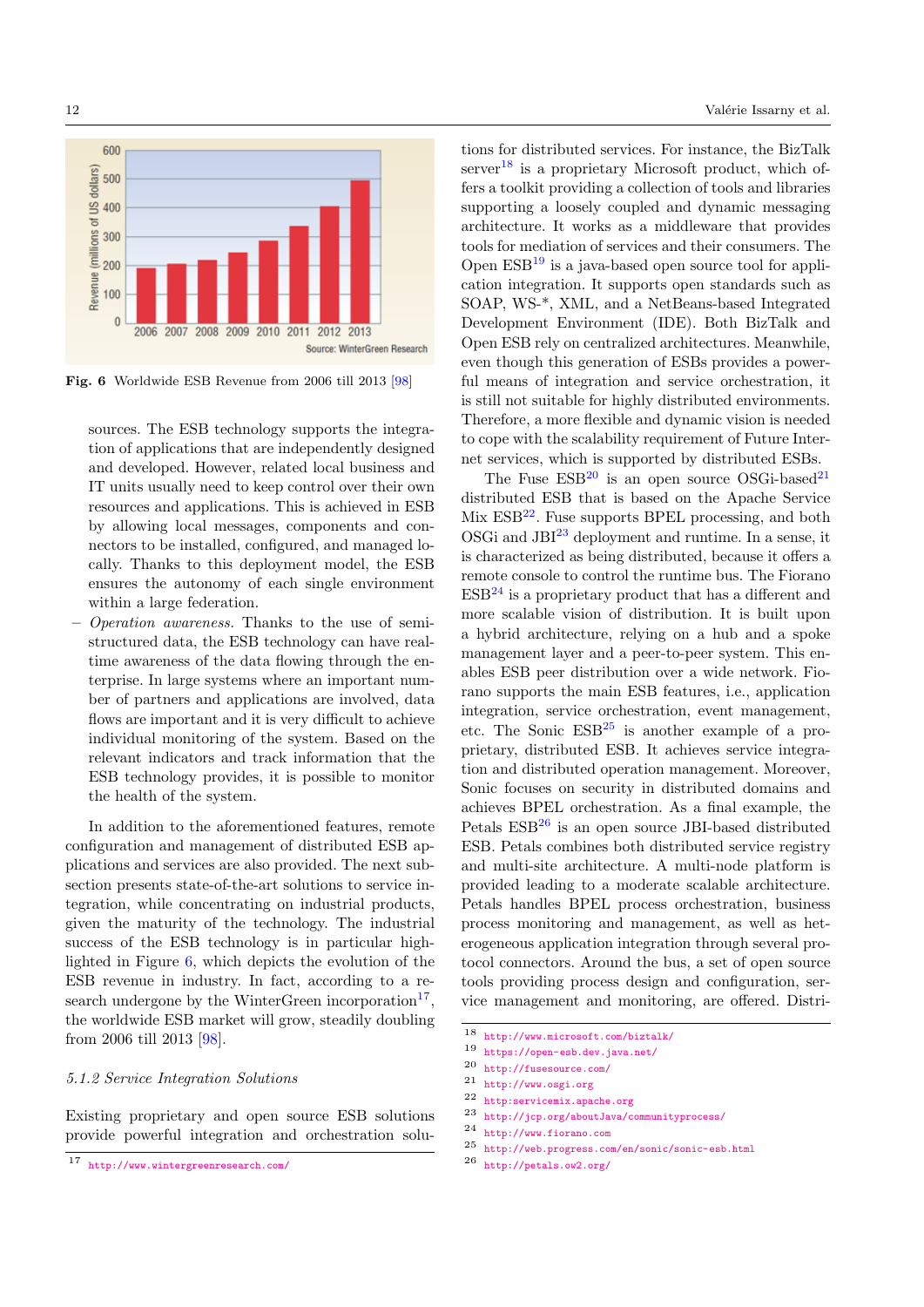bution is also addressed by leveraging the bus service registry. Although the current ESB approaches tackle the distribution and integration issues required by the Future Internet, a larger vision is required, as discussed next.

# 5.2 Research Challenges

The unique combination of features and the high diversity of the Future Internet raise numerous challenges for service access. While heterogeneity – as discussed in detail in Section [5.1](#page-10-2) – remains a principal challenge and becomes an even harder one for service access in the Future Internet, there are additional challenges in the Future Internet calling for advanced solutions to be provided by SOC communication middleware. Research results from different domains like pervasive computing, Grid and Cloud computing can offer the base for such solutions, nevertheless, significant progress is required in order to cope with the Future Internet issues. In the following, we discuss challenges and identify research directions towards supporting service access in the Future Internet.

Scalability. With respect to service access, the ultra large scale of the Future Internet translates into ultra high number of interacting entities, as in parallel single service accesses or coordinated service accesses within a service choreography, and ultra high service load, i.e., number of concurrent user accesses, for certain services.

From the standpoint of scalable interaction, and leaving aside issues that concern the Future Internet network infrastructure, such as communication bandwidth and IP routing, solutions for SOC communication middleware need to be devised and underpinned by wide-area and highly decentralized networking paradigms. Taking the example of the ESB paradigm extensively discussed in Section [5.1,](#page-10-2) which provides a multi-faceted SOC middleware, we can identify the potential of distributed ESBs to provide the base for wide-area decentralized networking. Nevertheless, they need to be extended in order to deal with the demanding scalability requirements of the Future Internet. In this direction, work in [\[16\]](#page-20-12) concerns the evolution of the Petals distributed ESB towards an ESB federation in order to support large-scale SOA. This extension includes scaling up message routers and service registries to the level of federations. Besides ESBs, other networking paradigms that have been applied to wide area and decoupled settings should be considered, such as peer-to-peer systems and publish/subscribe systems [\[146\]](#page-24-1) or tuple space systems [\[5\]](#page-19-4).

With respect to ensuring scalability in dealing with user load, paradigms for high-performance computing and computing based on resources retrieved on demand, such as Grid and Cloud computing, seem to be very promising to be employed by SOC middleware. Hence, there has been research for many years on Grid middleware solutions, e.g., OurGrid [\[42\]](#page-21-14), InteGrade [\[120\]](#page-23-11), to enable the execution of computationally-intensive applications on sets of geographically distributed clusters of machines. Originally targeting the scientific community with their large data processing needs, Grids can provide solutions to any computing-intensive application. On the other hand, Cloud computing [\[148\]](#page-24-2) is a more recent paradigm providing virtualization mechanisms for supporting elastic and on-demand provision of remote networked resources at different levels, such as infrastructural resources (Infrastructure as a Service - IaaS), higher-level service components for building applications (Platform as a Service - PaaS), or even complete applications (Software as a Service - SaaS). This enables the support of everyday Web applications that are used by hundreds of millions of users. There exists a number of commercial (Amazon  $EC2^{27}$  $EC2^{27}$  $EC2^{27}$ , Google App Engine<sup>[28](#page-12-1)</sup>) and research (OpenCirrus  $[25]$ ) Cloud computing solutions.

While some of the aforementioned paradigms and technologies – i.e., Grids and Clouds – have proved their ability to scale, the Future Internet introduces such unique scalability requirements that new SOC middleware solutions need to be devised. For instance, besides employing the pool of Grid and Cloud computational resources for covering demanding service loads, some of the high processing needs of a global-scale ESB middleware could be also served in the same way.

Heterogeneity. Among the heterogeneity dimensions of the Future Internet of services discussed in Section [3.2](#page-5-2) (resources, business semantics, communication middleware), we focus herein on the latter, while we discuss resource constraints in the paragraph on Mobility, Awareness & Adaptability below. As already pointed out, the Future Internet networking context will be characterized by high diversity in terms of communication middleware, particularly with respect to employed coordination/interaction models, e.g., remote procedure call (RPC), message-based, shared memory, event-based models. Hence, as entities interacting in ad hoc settings cannot be assumed to share the same coordination model, service access in the Future Internet is required to support heterogeneous models and to enable interoperability among them.

<span id="page-12-0"></span><sup>27</sup> <http://aws.amazon.com/ec2>

<span id="page-12-1"></span><sup>28</sup> <http://code.google.com/appengine>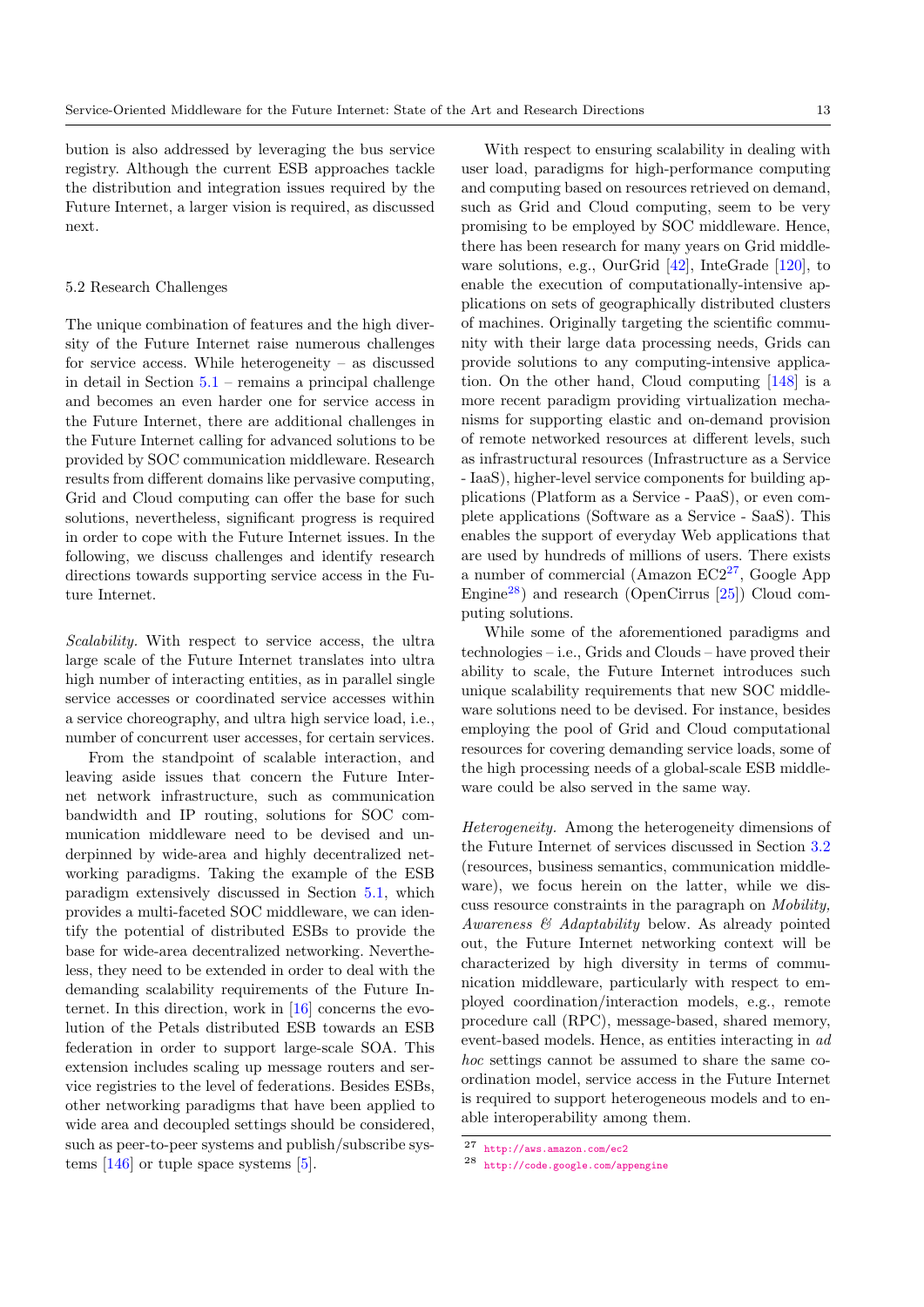Distributed system interoperability approaches at the middleware level are typically based on bridging communication protocols, wrapping systems behind standard technology interfaces, or providing common API abstractions. Most of these efforts focus on a single coordination model, which is already a difficult problem. Nevertheless, a number of approaches attempt to combine diverse models. Common API abstractions enable the development of applications that are agnostic to the underlying coordination models. Then, some local mapping is performed between the API operations and the models/protocols supported. In this category, ReMMoC  $[63]$  is an adaptive middleware for mobile systems, enabling clients to interact with both RPC-based servers and publish/subscribe systems via a common programming interface. Wrapping systems behind standard technology interfaces enables the access to these systems via coordination models different from their native ones. In [\[11\]](#page-20-14), a gateway allows high-level access to the data and operations of a wireless sensor network via Web service interfaces.

Bridging is about interworking between heterogeneous interaction protocol stacks. The ESB paradigm, extensively discussed in Section [5.1,](#page-10-2) is currently the dominant bridging solution for the integration of heterogeneous systems. By employing appropriate ESB adapters, systems with diverse coordination models can be plugged on the bus. For instance in [\[16\]](#page-20-12), an external tuple space is connected through adapters to a distributed ESB topology and is accessible via the bus messaging-based interface. Acknowledging the flexibility of the shared memory model, certain efforts (both academic and industrial) introduce extended tuple spaces as an alternative solution to the realization of the ESB paradigm  $(^{29}, [92])$  $(^{29}, [92])$  $(^{29}, [92])$  $(^{29}, [92])$  $(^{29}, [92])$ . Some of these ESBs offer various coordination semantics (by emulating different coordination models) and related APIs, such as RPC and event-based in addition to shared memory.

All the above interoperability solutions are deployed statically, with the exception of ReMMoC, which enables the dynamic change of the client protocol based on the detected server protocol. Other efforts have aimed at providing dynamic transparent interoperability between legacy systems. Such solutions are based on the runtime configuration and deployment of bridging mechanisms in response to the detection of systems that seek to interact via incompatible protocols (IN-DISS [\[23\]](#page-20-6), uMiddle [\[93\]](#page-22-21)). However, interoperability between different coordination models is not addressed.

Despite a number of approaches dealing with interoperability between coordination models, provided solutions are in general ad hoc and concern specific cases. In the Future Internet setting, an overall solution to this issue is required, based on appropriate modeling abstractions and transformation mappings between models. Moreover, a precise evaluation of such mappings with respect to the preservation of semantics is needed. Deployment of the solution in the rich Future Internet context should then be addressed, in particular taking into account composition patterns of Future Internet entities, such as service choreographies, as well as the scale and dynamics of such compositions. Dynamics of the Future Internet are discussed in more detail in the following.

Mobility, Awareness  $\mathcal{B}$  Adaptability. The wireless and – to a large extent – dynamic Future Internet setting encompassing the Internet of Things creates new user behaviors and expectations as well as challenges for service access in terms of Mobility, Awareness & Adaptability. Mobility – if we leave aside issues that concern the Future Internet network infrastructure, such as seamless mobile addressing, routing and communication – implies users moving freely and employing their resource-constrained handhelds to access local or remote Future Internet resources. These resources may themselves be wireless or mobile, such as other users' handhelds, sensors and actuators, or simply networked Things. In this setting, communication patterns are unpredictable with, most probably, frequent disconnections. Awareness & Adaptability are more general notions that include Mobility, and may be considered from two viewpoints:

- 1. SOC middleware for the Future Internet should be able to capture the dynamically changing conditions and resource limitations of the underlying networking environment and the interacting networked entities and to adapt accordingly; and
- 2. SOC middleware should provide services with support for user context-awareness and related service personalization and adaptation.

The above identified challenges point to research that has been undertaken, for quite a few years or more recently, in the domains of mobile and pervasive middleware as well as middleware for wireless sensor networks.

A number of research efforts focus on architectural models [\[112\]](#page-23-12) as well as interaction models [\[87\]](#page-22-22) for pervasive applications. Such models aim to be modular, flexible and dynamic in order to enable applications to deal with the uncertainty and dynamics of the mobile/pervasive environment. Other approaches explicitly adopt the SOC paradigm and provide "aware" solutions to service/resource discovery, access and composition that are customized to the specifics of pervasive computing. Thus, in [\[28\]](#page-20-15), access to services hosted

<span id="page-13-0"></span><sup>29</sup> <http://www.gigaspaces.com/xap>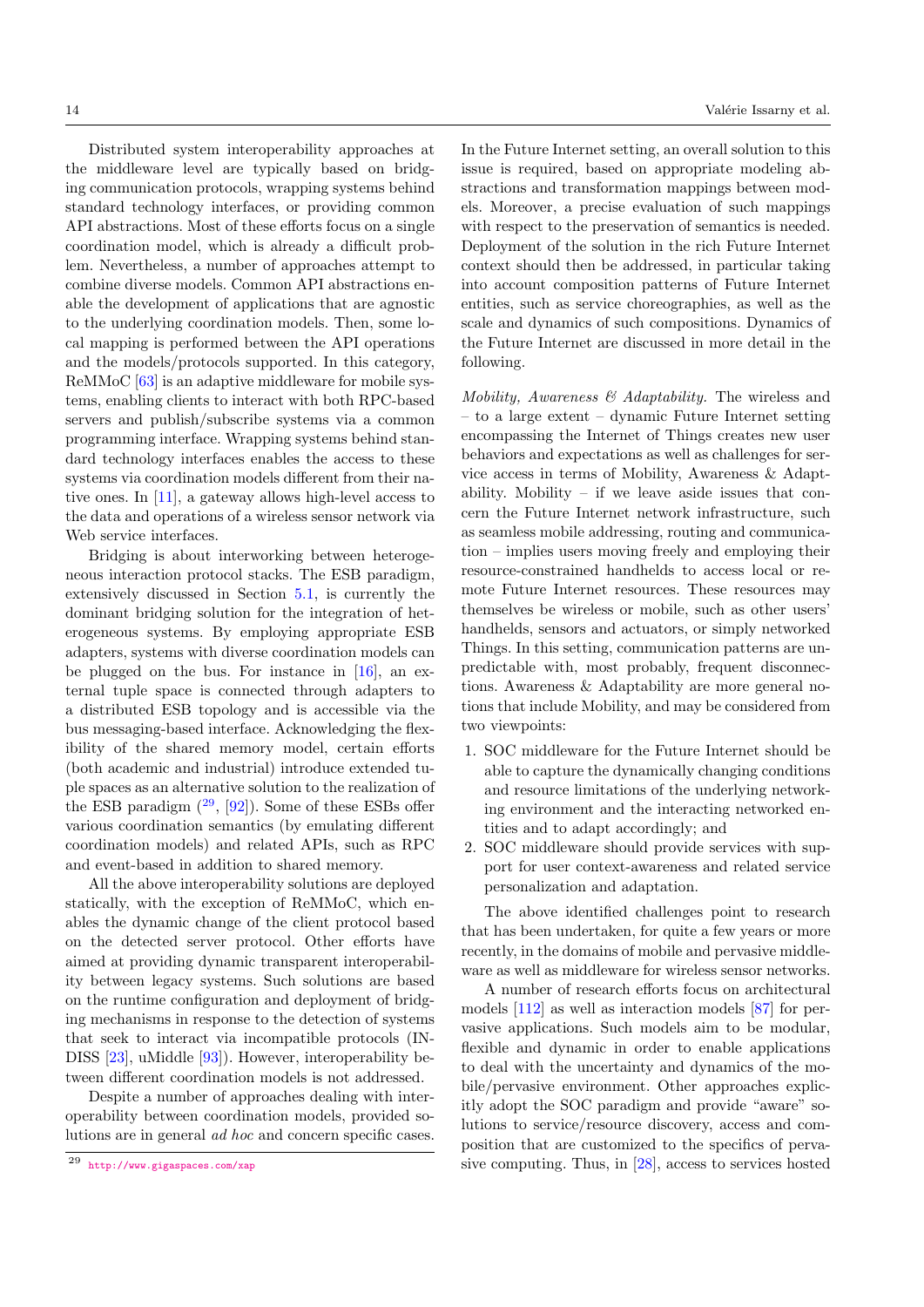by mobile devices is conditioned by the multi-radio, multi-network character of pervasive device communication. Similarly, efforts in [\[17,](#page-20-16)[71,](#page-21-16)[84\]](#page-22-23) take into account the rich semantics and, at the same time, the resource constraints of pervasive nodes, thus employing efficient mechanisms for service composition. Context is a key element for awareness and adaptability. In [\[10\]](#page-20-17), a solution to dynamic management of context sources is proposed, while middleware facilitating the development and execution of context-aware applications is devised in  $[64]$  and  $[70]$ . Then, a number of efforts focus on dynamic adaptation, which may be context-aware [\[140\]](#page-23-13) or QoS-aware [\[41\]](#page-20-18), and in particular energy-efficient [\[40\]](#page-20-19). Finally, while pervasive computing and wireless sensor networks started out as separate fields, there is a strong convergence towards middleware-based solutions that combine the two paradigms. Thus, numerous research approaches propose programming abstractions and middleware for wireless sensor networks [\[46,](#page-21-19)[45,](#page-21-20)[86\]](#page-22-24), or focus more particularly on adaptation in sensor networks [\[68,](#page-21-21)[130\]](#page-23-14).

Despite these rich research results new work can be based upon, the Future Internet setting introduces unique requirements in terms of openness and hence awareness and adaptability, which make existing solutions fall short. For instance, wireless sensor networks still remain mostly closed systems, accessible to the rest of the world through external gateways [\[11\]](#page-20-14). On the other hand, with sensors being increasingly pervasive – such as sound, GPS, accelerometer and other sensors attached to users' smartphones – and the anticipated evolution to the Internet of Things, sensing becomes ubiquitous and "participatory" as each user can be involved [\[82,](#page-22-25)[53\]](#page-21-22). This fact, together with the resulting scale, creates new needs for aware and adaptable programming abstractions and underlying middleware.

Security, Privacy  $\mathcal{B}$  Trust. Being a key issue in the current Internet, the problem of ensuring Security, Privacy & Trust will be exacerbated, particularly in the mobile and aware Future Internet, due to two main reasons:

- 1. In open mobile and wireless settings, interaction is often ad hoc, among entities that have no prior knowledge of each other, and reliance on infrastructure that can provide trust guarantees for interacting entities cannot in general be assumed.
- 2. Awareness and personalization imply revealing and collecting plenty of information about the user, which is a direct compromise of the user's privacy.

Hence, SOC middleware should incorporate mechanisms for supporting Security, Privacy & Trust in open, dynamic, ad hoc and aware environments. Besides, the trade-off between exposing user-related information and preserving user's privacy should be a central consideration.

In this direction, ongoing research focusing on Security, Privacy & Trust in pervasive computing environments is very relevant for the Future Internet. A principal consideration is that security, privacy & trust should be closely intermingled in such environments. Hence, a number of authentication frameworks and related access control schemes have been introduced, based on trust relations and privacy preservation among interacting entities [\[113,](#page-23-15)[131,](#page-23-16)[1\]](#page-19-5). Then, to cope with open, *ad hoc* interactions, proposed trust models and frameworks are based on context [\[114,](#page-23-17)[137,](#page-23-18)[134\]](#page-23-19) or reputation [\[91\]](#page-22-26). In other cases, trust establishment needs to be performed through trust negotiation, which presents a threat to privacy due to the associated disclosure of sensitive information. Then, work in [\[126\]](#page-23-20) introduces a solution to privacy-preserving trust negotiations. Finally, other privacy concerns are tackled in [\[73\]](#page-21-23), where users can control external access to private sensor data by enforcing their privacy preferences.

In accordance with these research results, it should be pointed out that security deployment in the open and aware Future Internet should be flexible and dynamic, conditioned by privacy needs and trust requirements. Still, as already stated, the openness, diversity, scale, and extreme awareness of the Future Internet create new unique conditions, calling for new solutions. For instance, the increased proliferation of sensors often acting out of the user's access or attention, although enabling advanced context-aware personalized services, makes it extremely difficult for the user to control the amount of their personal information that is indirectly revealed, collected and used.

# <span id="page-14-0"></span>6 Service Composition

If no single service satisfies the specific request of a user, it may be necessary to compose existing services [\[110\]](#page-22-27). Resulting composite services can be used as basic services in further hierarchical service compositions or offered as complete applications to service clients [\[102\]](#page-22-0).

Briefly stated, the process of (automated) service composition is as follows. The service requester defines the requirements (in a specification language) and the service composition engine (based on the requirements, the services available and their current state) generates the composition, which is deployed in the execution engine of the middleware (see Figure [7\)](#page-15-0). The middleware may also monitor the execution of the composition and the state of the services in order to enable the redesign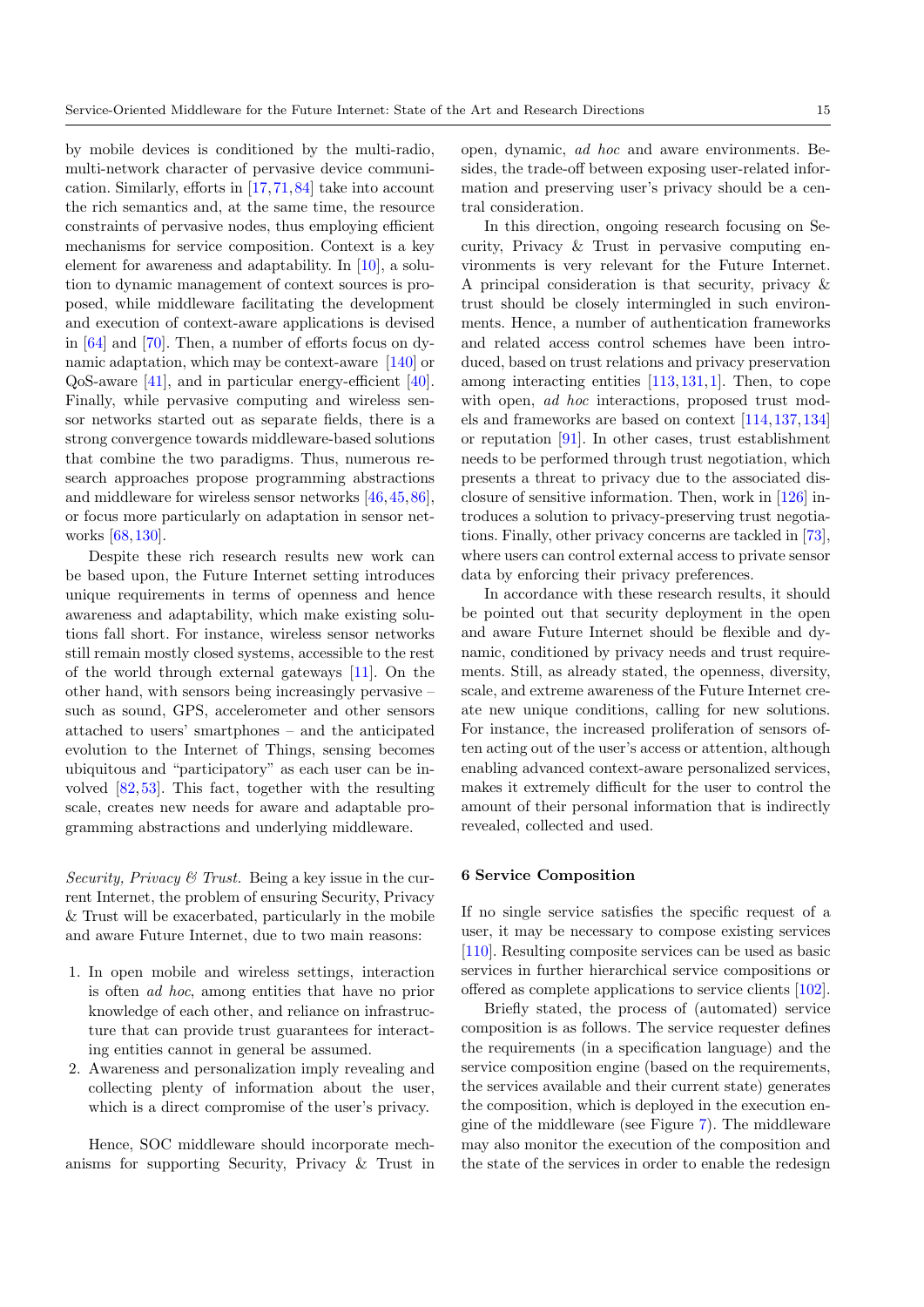

<span id="page-15-0"></span>Fig. 7 Service Composition

of the composition when the QoS or the requirements are not fulfilled anymore. This process is known as dynamic adaptation or self-healing composition.

Service composition is a very complex and challenging task, which has received a lot of attention in the literature, from modeling to runtime concerns, as surveyed below. Still, the Future Internet raises additional challenges for service composition, especially with respect to handling the scale and heterogeneity of the target networking environment although, as discussed in the previous sections, related issues are partly covered by the underlying middleware functions for service discovery and access.

### 6.1 State of the Art

In the last few years, building upon the wide acceptance of the service-oriented architecture paradigm, there is a growing interest in choreography as a key concept in forming complex service-oriented systems. Choreography is put forward as a generic abstraction of any possible collaboration among multiple services, and integrates previously established views on service composition, among which service orchestration. More specifically, we find in the literature three distinct but overlapping viewpoints (often denoted with varying terms) [\[50,](#page-21-24)[13\]](#page-20-20):

- 1. Choreography captures collaborative processes involving multiple services and especially their interactions seen from a global perspective;
- 2. Behavioral interface captures the behavior of a single service that participates in choreography; and
- 3. Orchestration deals with the description of the interactions in which a given service can engage with other services, as well as the internal steps between these interactions.

Based on these three viewpoints, one finds in the literature different styles of choreography. Interactionoriented models describe choreography as a set of interactions between participants. Process-oriented models describe choreography as a parallel composition of the participants' business processes [\[49,](#page-21-25)[77\]](#page-22-28). Activity-based models focus on the interactions between the parties and their ordering, whereas the state of the interaction is not explicitly modeled or only partly modeled using variables. State-based models model the states of the choreography as first-class entities, and the interactions as transitions between states [\[136\]](#page-23-21).

Choreography Modeling. A number of conceptual models and corresponding languages have been proposed for modeling/describing choreographies at different conceptual levels, which originate from the Web Services and Electronic Business initiatives. Proposed languages include W3C's Web Services Choreography Description Language (WS-CDL) $30$ , which has been a W3C candidate recommendation since 2005. Still, Web Services Business Process Execution Language BPEL, which is the major widely accepted industry standard for modeling service composition, overtaken by OASIS, can be conveniently exploited in the context of choreography modeling to specify abstract processes for behavioral interfaces. BPEL4Chor [\[49\]](#page-21-25) extends BPEL for defining choreographies, by introducing an interconnection layer on top of abstract BPEL processes, thus leading to interconnected behavioral interface descriptions. As BPEL itself is used unchanged, the BPEL4Chor extensions facilitate a seamless integration between service choreographies and orchestrations. Let's Dance [\[142\]](#page-23-22) is a visual choreography language derived from workflow and architecture description languages and targeted at business analysts; this language is not linked to any imperative programming constructs. Acknowledging the need to give unambiguous semantics to proposed choreography models/languages, there have been several research approaches on defining the formal semantics of choreographies with a special focus on WS-CDL [\[78,](#page-22-29)[38,](#page-20-21) [147,](#page-24-3)[138\]](#page-23-23), although other languages deserved attention, such as WSCI [\[67\]](#page-21-26).

Formal models and languages have further been introduced with the aim of verifying conformance between global choreography and local behavioral interfaces; thus, the ability of services to take part in a given choreography can be verified. Related research approaches have addressed: checking consistency between ebXML BPSS choreography and BPEL orchestration based on CSP [\[139\]](#page-23-24); reducing the complexity of conformance verification based on an extension to the pi-

<span id="page-15-1"></span><sup>30</sup> <http://www.w3.org/TR/ws-cdl-10/>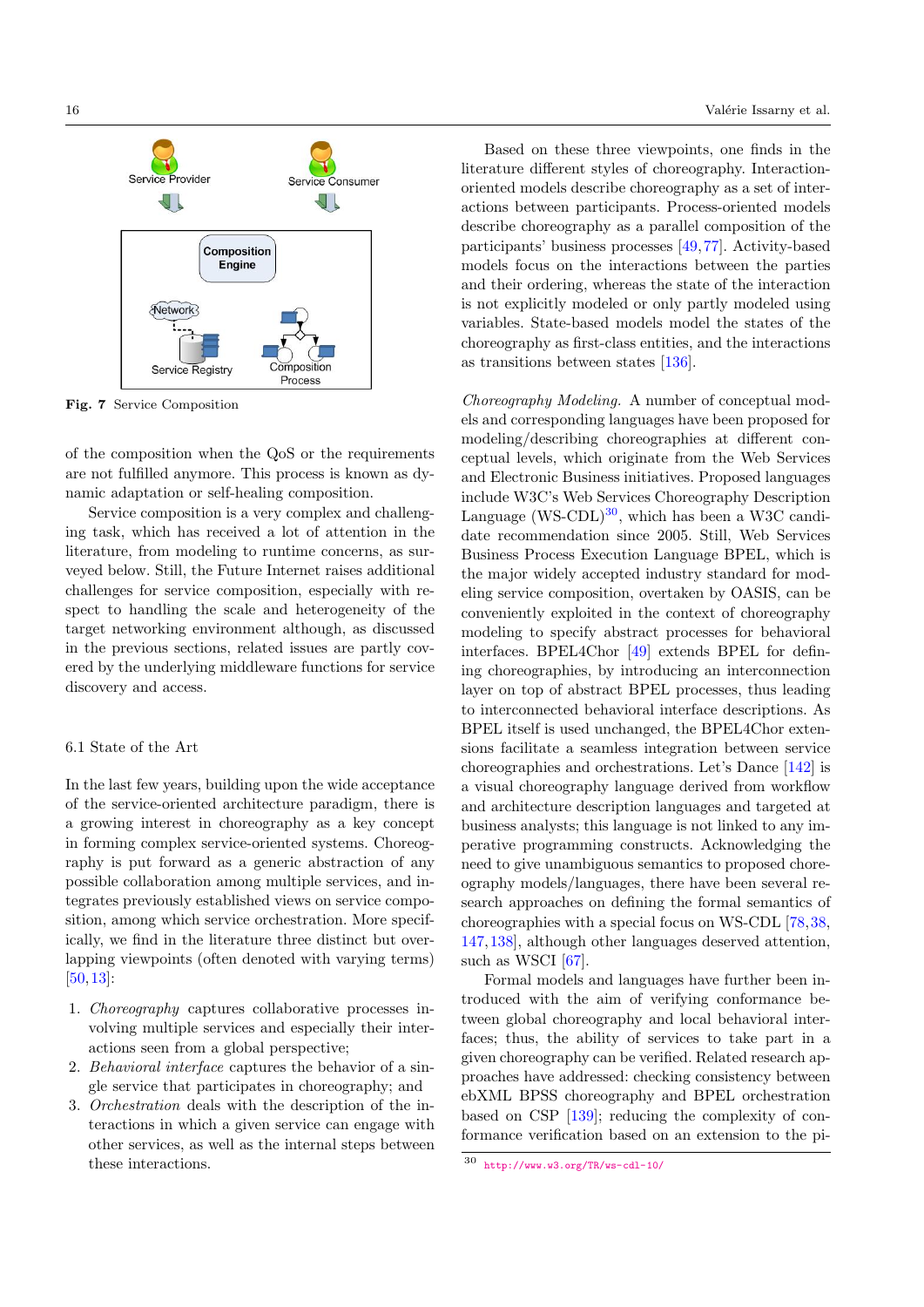calculus for enabling resource-constrained mobile devices to participate in a choreography [\[118\]](#page-23-25); verifying a WS-CDL choreography against service behaviors expressed in BPEL based on Finite State Process and Labeled Transition Systems [\[58\]](#page-21-27). From the methodological standpoint, OASIS' and UN/CEFACT's Modeling Methodology (UMM) [\[66\]](#page-21-28) is based on UML (defined as a UML profile) and addresses the analysis of the business environment, the requirements of each partner, and the requirements for an inter-organizational collaboration. The OMG's Business Process Management Initiative (BPMI) further considers the transition from the business process design (supported by the OMG's Business Process Modeling Notation BPMN[31](#page-16-0)) to the business process implementation. Thus, the mapping from BPMN to XML-based executable business processes (e.g., BPEL) is part of the standard. As part of the related OMG's continuous standardization process, BPMN  $2.0^{32}$  $2.0^{32}$  $2.0^{32}$ , the next version of BPMN, has been recently released. This update enriches BPMN with a comprehensive embedded meta-model and related graphical notation and interchange format. This will improve the capability for business analysts to develop, communicate, and understand business process models, and also related tool development.

Last but not least, transformations between models and languages have been proposed for enabling topdown model-driven generation of behavioral interfaces from choreographies. In [\[65\]](#page-21-29), UMM is projected to a local orchestration model developed as a UML profile; then, this model is transformed into an executable orchestration expressed in BPEL. Kang et al. [\[115\]](#page-23-26) integrate QoS aspects in a top-down choreography development process, annotating WS-CDL choreographies with SLAs and further generating a BPEL orchestration for each partner along with WS-QoS policies that can be enforced during the orchestration execution.

Choreography Execution. Enacting choreographies raises the issue of choreography execution. While execution has been well addressed for business orchestrations based on BPEL with a multitude of execution engines, often free and open source (e.g., Apache ODE<sup>[33](#page-16-2)</sup>, Orchestra<sup>[34](#page-16-3)</sup>, ActiveBPEL<sup>[35](#page-16-4)</sup>, Oracle BPEL<sup>[36](#page-16-5)</sup>), choreography is mostly considered as a design artifact rather than an implementation artifact. Nevertheless, reference [\[72\]](#page-21-30) proposes a (probably unique) WS-CDL execution engine aimed at enabling the testing and

evaluation of the properties of WS-CDL with practical use cases. The engine enables the simulation of choreographies on a single machine, which facilitates testing and debugging WS-CDL documents. This work additionally extends WS-CDL to WS-CDL+ to resolve some usability weaknesses. Regarding the handling of composing heterogeneous services, as discussed in Section [5,](#page-10-0) ESB platforms that come along with a BPEL engine constitute the widely accepted emerging solution.

Considering the increasing dynamics and openness of the networking environment, dynamic service composition has now become a key concern. Many approaches have been proposed in the literature aiming at automatically composing services by means of BPEL-, WSCI-, or the latest W3C choreography pattern candidate, WS-CDL -choreographers [\[22,](#page-20-22)[24,](#page-20-23)[88,](#page-22-30)[89,](#page-22-31) [17,](#page-20-16)[103,](#page-22-32)[117,](#page-23-27)[129\]](#page-23-28). The common idea underlying these approaches is to assume a high-level specification of the requirements that the choreography has to fulfill and a behavioral specification of the services participating in the choreography. From these two assumptions, by applying data- and control-flow analysis, the BPEL-, WSCI- or WSCDL- description of a centralized choreographer specification is automatically derived. This description is derived in order to satisfy the specified choreography requirements. In particular, Su et al. [\[129\]](#page-23-28) propose an approach to derive service implementations automatically from a choreography specification. The authors of [\[56\]](#page-21-31) and [\[121\]](#page-23-29) present different approaches to semi-automatic service composition based on abstract functional blocks and semantic service descriptions, respectively. Ponnekanti and Fox [\[106\]](#page-22-33) propose an automatic approach for service composition, using AI planning algorithms. Salaun [\[117\]](#page-23-27) strives for the same goal, however assuming that some services are reused. The proposed approach exploits wrappers to make the reused services match the specified choreography. Some studies [\[12,](#page-20-24)[109,](#page-22-34)[35,](#page-20-25)[150\]](#page-24-4) investigate dependency management in a dynamic service composition scenario. Employed techniques include service and middleware instrumentation, use of self-healing rules, and establishment of a dependency-aware service-oriented architecture.

In addition, concerning the increasing dynamics and openness of the networking environment, there is a particular line of research that specifically focuses on the dynamic service composition with respect to QoS requirements. In the typical composition approaches, a system is considered as an abstract orchestration, where each particular task may be performed by a given set of alternative services that can serve as substitutes for each other. The quality of different alternative services

<span id="page-16-0"></span><sup>31</sup> <http://www.omg.org/spec/BPMN/1.2/>

<span id="page-16-1"></span> $32$  <http://www.omg.org/spec/BPMN/2.0/><br> $33$  http://ede.org/spec/

<span id="page-16-2"></span><http://ode.apache.org/>

<span id="page-16-3"></span><sup>34</sup> <http://orchestra.ow2.org>

<span id="page-16-4"></span><sup>35</sup> <http://www.activebpel.org>

<span id="page-16-5"></span><sup>36</sup> [http://www.oracle.com/appserver/bpel\\_home.html](http://www.oracle.com/appserver/bpel_home.html)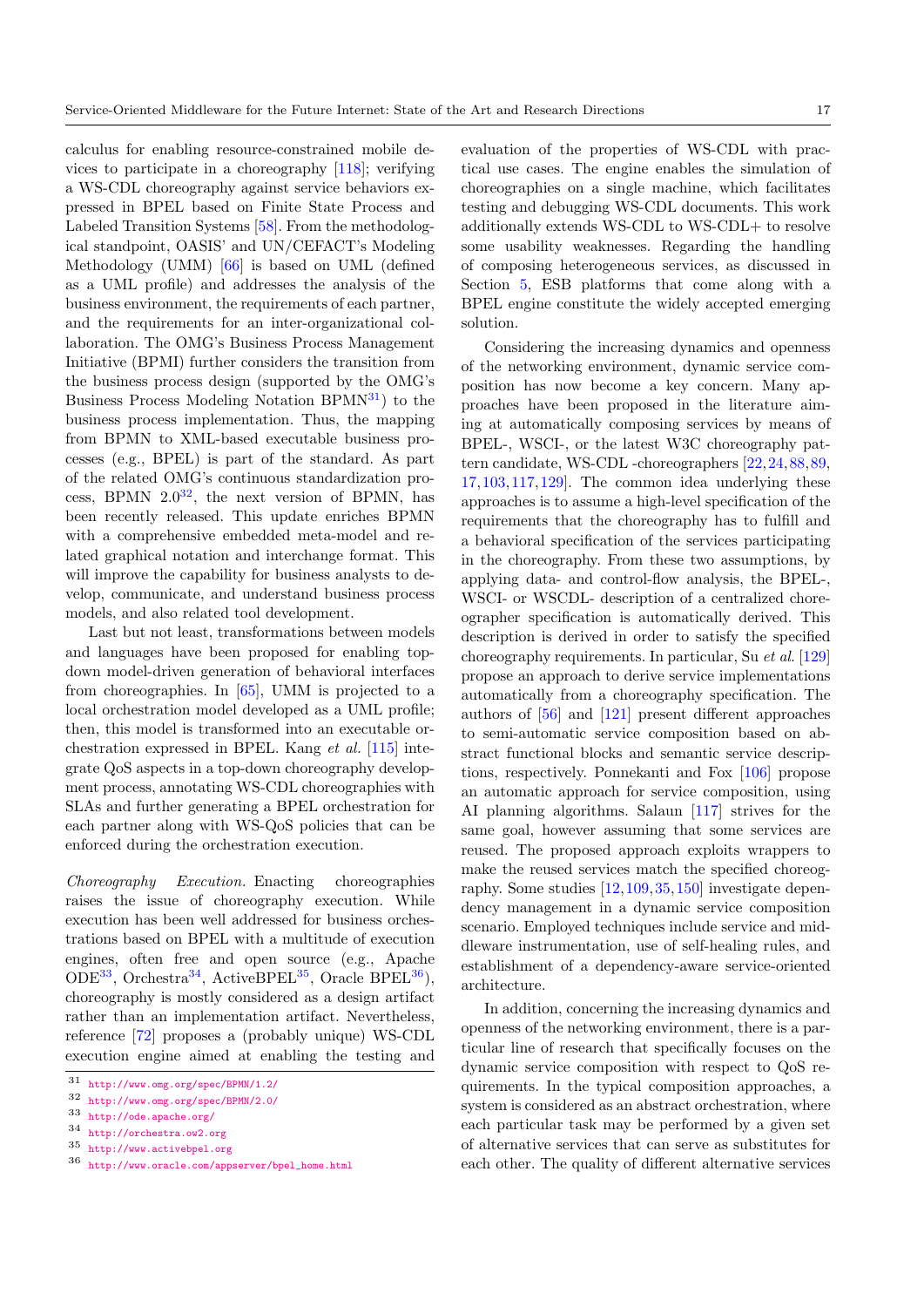is characterized in terms of different types of quality attributes (e.g. reliability, availability, reputation, cost, performance). The quality attributes are associated with corresponding metrics, the values of which are usually continuous and normalized, using typical normalization techniques. The overall quality of the system is measured with a global score function, whose values are calculated, with respect to the values of the quality attributes of the orchestrated services. Then, the objective of the composition approaches is to calculate an optimal configuration for the orchestration that satisfies the system's requirements, while maximizing the value of the global quality function. Obviously, all of the approaches in this line of research may be used multiple times at runtime towards dynamically adapting the configuration of a composition to deal with changes in the QoS requirements, or changes in the quality attributes of the composed services. A pioneer approach in this line of research was proposed in [\[144\]](#page-23-30). The global QoS optimization problem is solved using an integer programming optimization technique. In [\[7,](#page-19-6) [6\]](#page-19-7) the authors further consider cases where the same service should be assigned to different dependent tasks. Differently from the aforementioned approaches, in [\[27\]](#page-20-26) the authors employ a genetic algorithm towards solving the global QoS optimization problem involved in the composition of a given service orchestration. Moreover, in [\[145,](#page-24-5)[84\]](#page-22-23) the authors propose methods that find sub-optimal solutions to the global optimization problem. The primary motivation for the proposed methods is that the complexity of the methods that find optimal solutions is very high. Going one step further, in [\[29,](#page-20-27)[30\]](#page-20-28) the proposed approach solves the global QoS optimization problem for sets of independent orchestrations. Finally, in [\[34\]](#page-20-29) the authors consider choreographies of services. Specifically, they propose a method for the composition of systems that consist of tiles. A tile corresponds to a particular service that may require using other services. The goal is to find the optimal composition of tiles, based on a global quality score function. Similarly to approaches that focus on orchestrations, the proposed approach also exhibits poor performance, as the number of tiles scales up.

# 6.2 Research Challenges

The industry has high performance and availability requirements on services when they are deployed in a production environment. They want the services to be scalable, robust, measurable (so that service usage can be charged), secure, and verifiable [\[127\]](#page-23-31). The challenges for service composition may be seen from two different perspectives: design and execution. The former is important because of the necessity of automatic dynamic adaptation that may occur during the composition execution. The latter suffers impact from the scalability, heterogeneity, mobility, awareness, and safety issues present in the Future Internet scenario, as discussed below.

Scalability. The decentralization and pervasiveness of adaptable, QoS-aware highly-scalable compositions demand new service composition paradigms. In an ultra large scale scenario, it is still not clear how to visualize and manipulate the huge compositions that are formed. To cope with the challenges of the Future Internet, the composition languages and the execution platform have to deal with this scalability issue.

Although extensively investigated, the problem of designing loosely coupled compositions consisting of ultra large numbers of participating services [\[69\]](#page-21-32) is still an open challenge when dealing with the Future Internet context. It is not yet clear how to combine the need to aggregate several services, maintain the QoS, and keep the whole composition coupling level as low as possible. Software Evolution research has already discussed the benefits of low coupling [\[90\]](#page-22-35). When there are fewer dependencies, the system becomes more flexible and modifications or faults have fewer consequences on others systems. It is still complicated and time consuming to implement, test, and debug low-coupled serviceoriented systems with current strategies and tools.

With the emergence of the Cloud Computing paradigm, the investigation on how to distribute an ultra large number of services in the global Internet and delegate heavy computational tasks in a semiautomatic fashion becomes a necessity. The distribution needs to minimize costs financially or in terms of resource usage. It is also necessary to maintain and negotiate QoS to cope with the users' requirements.

Heterogeneity. In the Future Internet context, heterogeneity is particularly high and mechanisms to provide interoperability are necessary. Services are developed by different organizations, which use different concept models and technologies. The service compositions should be realized in a manner independent of programming languages, vendors, operating systems, data models, etc. As in the case of service description, discovery and access discussed in the previous sections, more research is still needed to cope with these issues and the exploitation of ontology technologies may be a promising research direction [\[119\]](#page-23-32).

Mobility. In the Future Internet, the execution of ultra large scale self-adapting compositions may involve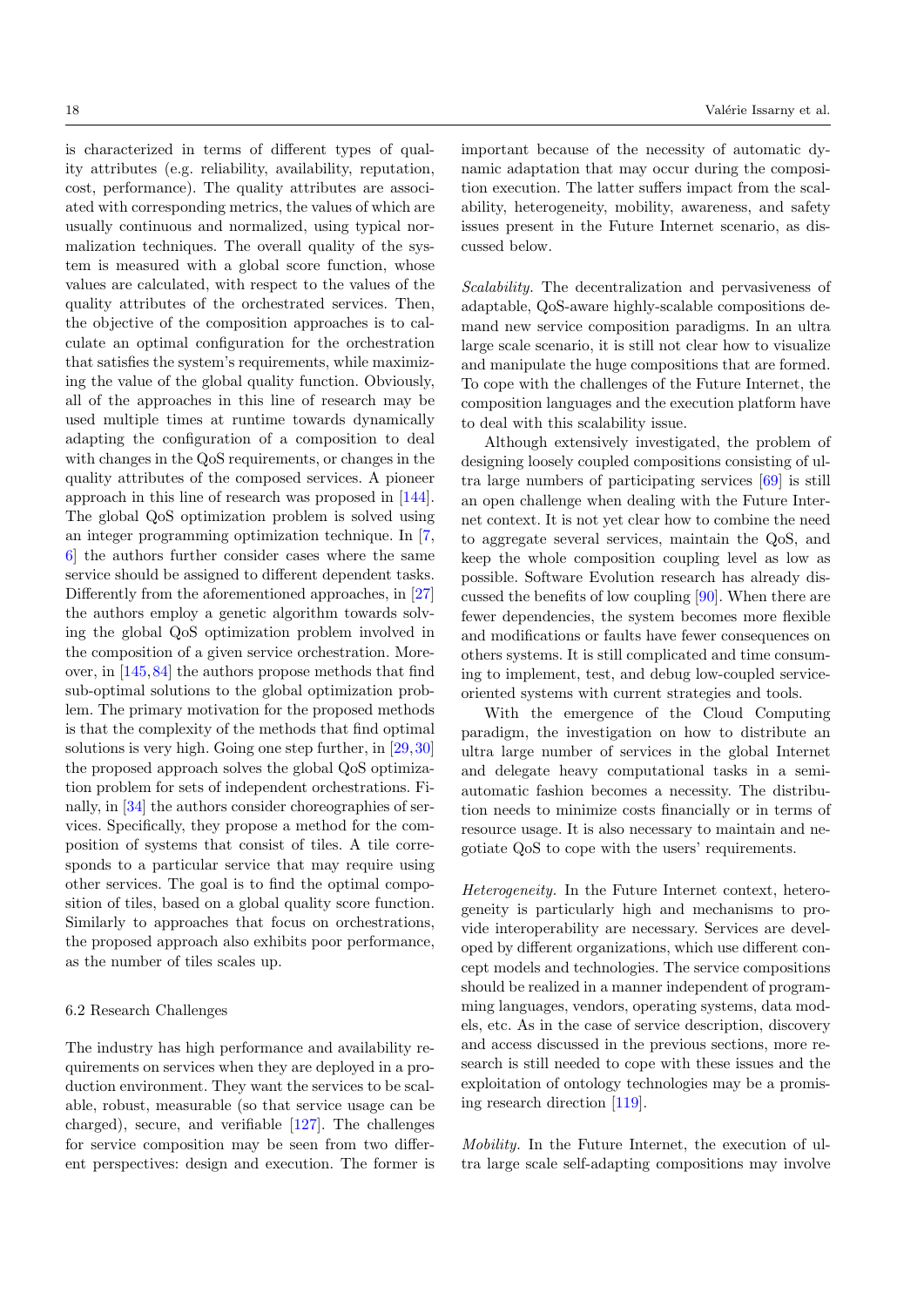devices with limited resources and computational capabilities. Thus, the algorithms for designing and dynamically adapting the compositions need to be conceived to be efficient. Existing strategies used for dynamic composition and adaptation should be revisited and further investigated in this context. In an ultra large scale scenario, where nodes may be mobile and intermittent, new approaches are necessary for coordinating service compositions. Coordination needs to be adaptable to topology changes of the mobile environment and handle mobility, network disconnections and other types of node or service failures [\[36\]](#page-20-30). The coordination needs to consider mobility patterns, platform battery lifetime, fault tolerance, and reliability. Broadcast-based messages, for example, should be avoided since they generally impose a high network load. Mobile devices often have a short switched-on time and often are unable to process remote requests due to system overload or network level disconnections. The composition and the coordination protocols should be tolerant of such failures and degrade gracefully with resource unavailability.

The context within which service compositions are enacted also offers research opportunities, in order to achieve customized and personalized behavior [\[75\]](#page-22-36). The mobile users' preferences, behavior and context vary among users and their situations. Mechanisms for the dynamic composition of services are necessary to provide tailored services on demand to users [\[119\]](#page-23-32). As it deals with dynamic adaptation, the middleware needs to map the high level user requirements to the low level hardware resource efficiently.

Awareness  $\mathcal{B}$  Adaptability. In an ultra large scale scenario where service compositions may consist of a vast number of participating services, being aware of and dealing with failures becomes extremely challenging and difficult. Specifically, it is not clear how to automate the testing of service compositions [\[26\]](#page-20-31). When the compositions are viewed as atomic services, the testing approaches are derived from the classical unit testing techniques [\[14\]](#page-20-32). On the other hand, such approaches are not directly applicable in services participating in a composition. To scale up existing efforts, several issues must be resolved. First, it is necessary to deal with the lack of observability; since some services export only their interfaces, this prevents white-box testing in some cases. Some inherent characteristics of service compositions such as dynamics, adaptiveness, third-party rules, and governance issues must also be solved to automate the integration tests. Finally, some issues such as the decentralized flow of information, multiple party communication, and parallelism must be adequately con-

| <b>SOM</b> functionalities | State of the art                 |
|----------------------------|----------------------------------|
| Description                | Web services, Semantic Web,      |
|                            | OWL                              |
| <b>Discovery</b>           | Service registries and<br>dis-   |
|                            | tributed, hybrid service discov- |
|                            | ery protocols                    |
| Access                     | ESB paradigm for heteroge-       |
|                            | neous SOC technology/middle-     |
|                            | ware integration                 |
| Composition                | Orchestration/Choreography-      |
|                            | based composition of services    |
|                            | and related BPEL engines,        |
|                            | Dynamic composition<br>and       |
|                            | adaptation                       |

<span id="page-18-1"></span>Table 3 SOM State of the Art

sidered for the automated testing of ultra large scale service compositions.

Security, Privacy & Trust. As already discussed, achieving security, privacy and trust in the Future Internet becomes much harder and challenging. Dealing with these issues mainly concerns the underlying middleware facilities that enable access to the services that participate in service compositions (see Section [5\)](#page-10-0). However, the interesting issue is that these facilities should be aware of and take into consideration specific characteristics of the compositions themselves, which is not straightforward in the Future Internet ultra large scale setting. For instance, if a service composition consists of an ultra large number of choreographed services, then the participating services cannot be aware of the actual sources of information that they receive. The previous may be a feature that could be exploited to achieve privacy. On the other hand, the same characteristic may be a problem from the perspective of security and trust.

In summary, a service-oriented middleware for the Future Internet should deal with new tools, strategies, and languages for modeling, executing, and automatically composing service orchestration and choreographies, dealing with scalability, heterogeneity, mobility, awareness, adaptability, and safety issues. In particular, some research is expected to improve huge compositions visualization (when dealing with modeling or semi-automatic adaptation), orchestrations and choreographies evolution, integration with Cloud computing technology, ontology use in context-aware service compositions, coordination strategies, automated testing, and privacy and dissemination of information.

# <span id="page-18-0"></span>7 Conclusion

Our survey of Service-Oriented Middleware, some highlights of which are depicted in Table [3,](#page-18-1) showed a ma-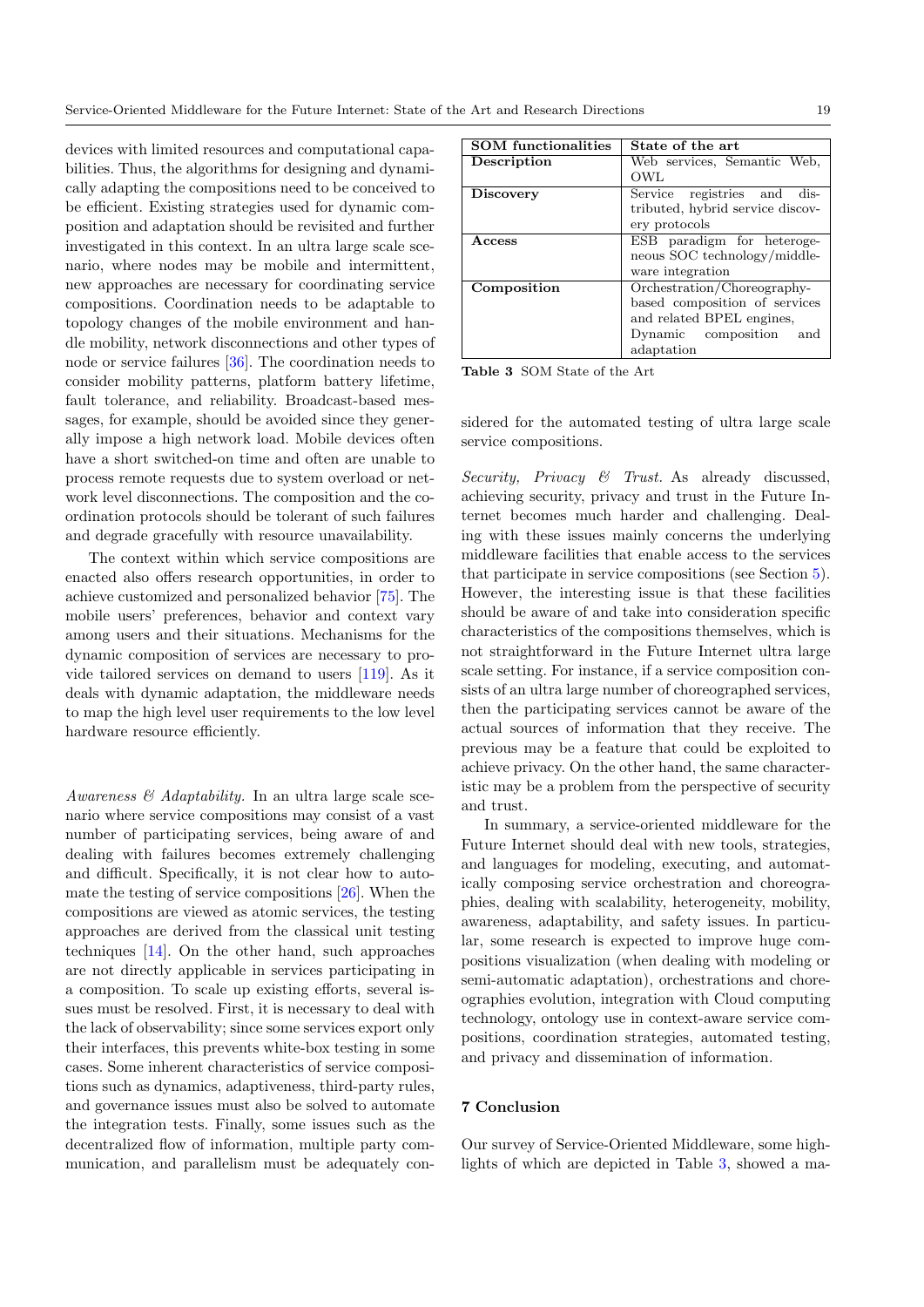| K. |   |
|----|---|
|    | I |

| <b>SOM</b> functionalities | Research directions                |
|----------------------------|------------------------------------|
| Description                | Investigate trade-off between      |
|                            | rich service descriptions and re-  |
|                            | lated processing complexity.       |
| <b>Discovery</b>           | Investigate service discovery      |
|                            | protocols for the ultra large      |
|                            | scale, heterogeneous and mo-       |
|                            | bile Future Internet, while con-   |
|                            | trolling the quality of the infor- |
|                            | mation and providing security,     |
|                            | privacy, trust guarantees.         |
| Access                     | high-performance,<br>Exploit       |
|                            | resource-on-demand<br>comput-      |
|                            | ing technologies to cope with      |
|                            | scale.                             |
|                            | Handle heterogeneity, mobility,    |
|                            | security, privacy, trust in open,  |
|                            | dynamic and aware settings.        |
| Composition                | Enable scalable and adaptive       |
|                            | choreography modeling and ex-      |
|                            | ecution for the highly heteroge-   |
|                            | neous and mobile Future Inter-     |
|                            | net, while guaranteeing security   |
|                            | and privacy properties.            |

<span id="page-19-8"></span>Table 4 Research Directions for SOM in the Future Internet

tured paradigm, well anchored in the present Internet. On the other hand, we have pointed out that the Future Internet, perceived as the evolution of the current Internet, has to face existing challenges (i.e., related to scalability, heterogeneity, mobility, awareness & adaptability, and security, privacy & trust), while pushed to the extreme, as summarized in Table [2.](#page-2-0) Indeed, the Internet of Services and Things is becoming a reality with a population of services, including service-enabled things, bound to evolve at a very fast pace. Then, assisting the developers in leveraging such a plethora of services to provide new applications raises the need to carefully revisit the service-oriented middleware solutions developed for today's Internet (see Table [4\)](#page-19-8).

Overall, the middleware must cope with the tradeoff between the increasing scale and heterogeneity of the Future Internet reflected on the information exposed by service descriptions and the complexity of processing this information, to enable service publication, discovery, composition and access. With respect to service publication and discovery, the correct architectural choices must be made for the corresponding publication and discovery protocols, to balance the trade-off introduced among keeping the complexity of the protocols low, handling the different dimensions of the Future Internet scale/heterogeneity/mobility, controlling the quality of the information managed by the protocols, and providing reasonable security/privacy/trust guarantees. From the standpoint of service access, the middleware must benefit as much as possible from high-performance computing paradigms and

resource-on-demand computing technologies, so as to cope with the different dimensions of the Future Internet scale. The challenges related to heterogeneity, mobility, security, privacy and trust in service access are intensified by the open, dynamic and aware character of the Future Internet. For instance, the middleware should be able to support unanticipated interaction patterns and ad hoc security/privacy/trust needs. Finally, the middleware must successfully handle the inherent complexity of the dynamic service composition and adaptation strategies, exacerbated by the scale of choreographies, the mobility of participants, and their highly varying characteristics and requirements, e.g., in terms of security, privacy and trust.

Acknowledgments: The authors would first like to thank the anonymous reviewers for their valuable comments that helped improve this paper. We also thank Gustavo Oliva, Glaucus Cardoso and Giovanna Avalone for their contributions to a preliminary version of the paper. They also would like to thank Rachid Saadi, Animesh Pathak, Massimo Tivoli and Daniel Sykes for their useful feedback. Marco Gerosa receives individual grant from CNPq and his work is also supported by HP, by means of the Baile Project.

#### References

- <span id="page-19-5"></span>1. Abi-Char, P., Mokhtari, M., Mhamed, A., El-Hassan, B.: A dynamic trust-based context-aware authentication framework with privacy preserving. International Journal of Computer and Network Security 2(2) (2010)
- <span id="page-19-1"></span>2. AKARI Architecture Design Project: New generation network architecture: AKARI conceptual design (ver1.1). Tech. rep. (2008). Available at  $\mathrm{http://nag.nict.gov.jp/topics/AKARI_fulltext\_}$ e\_translated\_version\_1\_1.pdf
- <span id="page-19-2"></span>3. Al-Masri, E., Mahmoud, Q.H.: Investigating Web services on the World Wide Web. In: 17th International Conference on World Wide Web (WWW) (2008)
- <span id="page-19-0"></span>4. Andersen, F.U., Berndt, H., Abramowicz, H., Tafazolli, R.: Future internet from mobile and wireless requirements perspective. http://www.emobility.eu.org/ (2007)
- <span id="page-19-4"></span>5. Arango, M., Kaponig, B.: Ultra-scalable architectures for telecommunications and Web 2.0 services. In: 13th International Conference on Intelligence in Next Generation Networks, (ICIN) (2009)
- <span id="page-19-7"></span>6. Ardagna, D., Comuzzi, M., Mussi, E., Pernici, B., Plebani, P.: PAWS: A framework for executing adaptive web-service processes. IEEE Software 24(6) (2007)
- <span id="page-19-6"></span>7. Ardagna, D., Pernici, B.: Adaptive service composition in flexible processes. IEEE Transactions on Software Engineering 33(6) (2007)
- <span id="page-19-3"></span>8. Athanasopoulos, D., Zarras, A., Issarny, V.: Service substitution revisited. In: 24th IEEE/ACM International Conference on Automated Software Engineering, (ASE) (2009)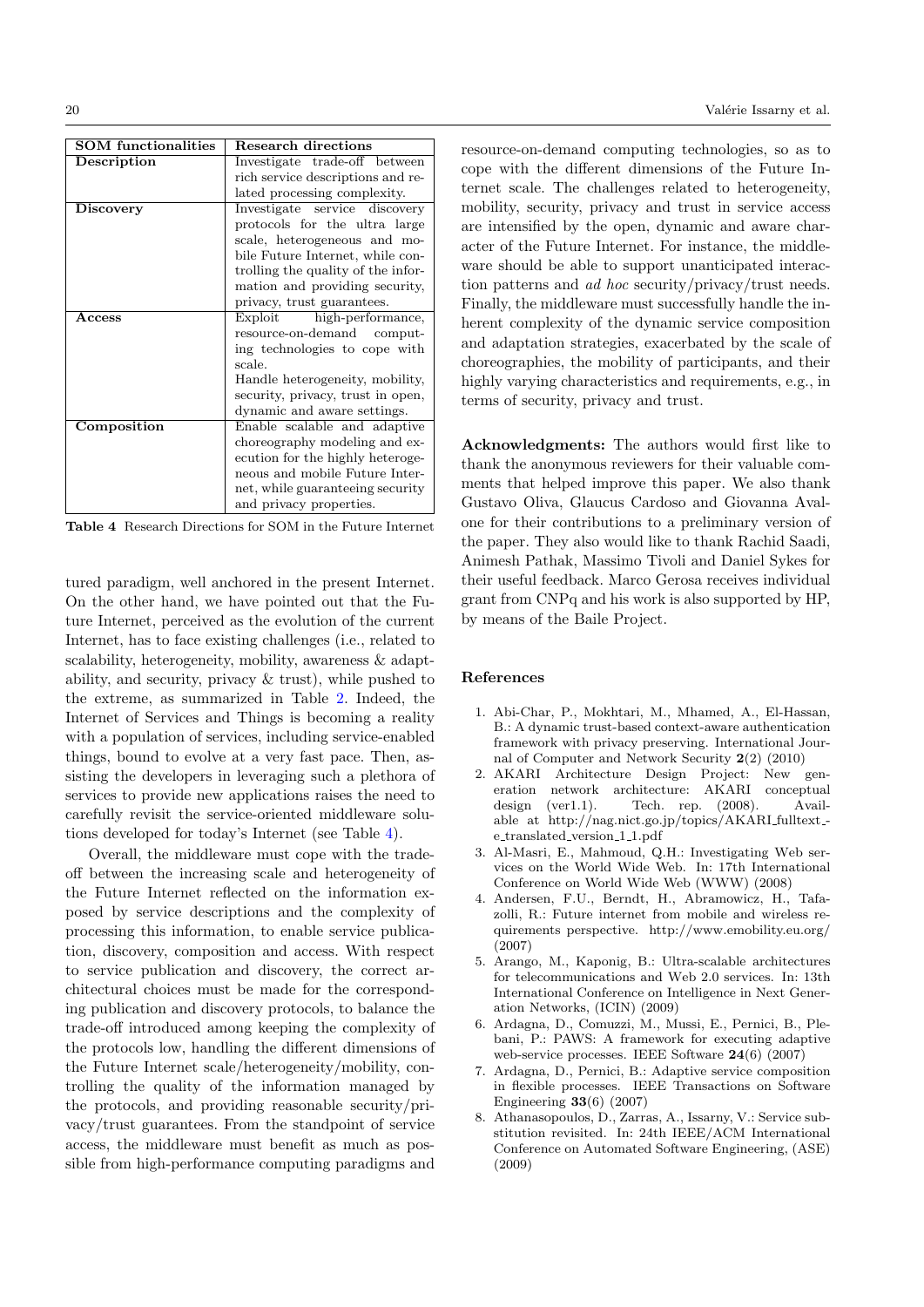- <span id="page-20-8"></span>9. Athanasopoulos, D., Zarras, A., Issarny, V.: Towards the maintenance of service oriented software. In: 3rd CSMR Workshop on Software Quality and Maintenance, (SQM) (2009)
- <span id="page-20-17"></span>10. Athanasopoulos, D., Zarras, A.V., Issarny, V., Pitoura, E., Vassiliadis, P.: Cowsami: Interface-aware context gathering in ambient intelligence environments. Pervasive and Mobile Computing 4(3) (2008)
- <span id="page-20-14"></span>11. Avilés-López, E., García-Macías, J.: TinySOA: a service-oriented architecture for wireless sensor networks. Service Oriented Computing and Applications 3(2) (2009)
- <span id="page-20-24"></span>12. Badr, N., Taleb-Bendiab, A., Randles, M., Reilly, D.: A Deliberative Model for Self-Adaptation Middleware Using Architectural Dependency. In: 15th International Workshop on Database and Expert Systems Applications, (DEXA) (2004)
- <span id="page-20-20"></span>13. Barros, A., Dumas, M., Oaks, P.: Standards for Web Service Choreography and Orchestration: Status and Perspectives. In: Business Process Management Workshops (2006)
- <span id="page-20-32"></span>14. Bartolini, C., Bertolino, A., Elbaum, S.G., Marchetti, E.: Whitening SOA testing. In: 7th The joint meeting of the European Software Engineering Conference and the ACM SIGSOFT Symposium on the Foundations of Software Engineering (ESEC/FSE) (2009)
- <span id="page-20-1"></span>15. Bassi, A., Europe, H., Horn: Internet of Things in 2020: Roadmap for the Future. Tech. rep., Internet of Things workshop report (2008). Available at http://www.iotvisitthefuture.eu/fileadmin/documents/researchforeurope/270808 IoT in 2020 Workshop Report V1-1.pdf
- <span id="page-20-12"></span>16. Baude, F., Filali, I., Huet, F., Legrand, V., Mathias, E., Merle, P., Ruz, C., Krummenacher, R., Simperl, E., Hammerling, C., Lorre, J.P.: ESB federation for largescale SOA. In: ACM Symposium on Applied Computing (SAC) (2010)
- <span id="page-20-16"></span>17. Ben Mokhtar, S., Georgantas, N., Issarny, V.: CO-COA: Conversation-based service composition in pervasive computing environments with QoS support. Journal of Systems and Software 80 (2007)
- <span id="page-20-9"></span>18. Ben Mokhtar, S., Kaul, A., Georgantas, N., Issarny, V.: Efficient semantic service discovery in pervasive computing environments. In: ACM/IFIP/USENIX International Conference on Middleware (2006)
- <span id="page-20-2"></span>19. Ben Mokhtar, S., Preuveneers, D., Georgantas, N., Issarny, V., Berbers, Y.: EASY: Efficient semantic service discovery in pervasive computing environments with QoS and context support. Journal of Systems and Software 81 (2008)
- <span id="page-20-4"></span>20. Ben Mokhtar, S., Raverdy, P.G., Urbieta, A., Cardoso, R.S.: Interoperable semantic and syntactic service discovery for ambient computing environments. International Journal of Ambient Computing and Intelligence  $2(4)$  (2010)
- <span id="page-20-3"></span>21. Bizer, C., Heath, T., Berners-Lee, T.: Linked Data - The Story So Far. International Journal on Semantic Web and Information Systems, (IJSWIS) (2009)
- <span id="page-20-22"></span>22. Brogi, A., Popescu, R.: Automated generation of BPEL adapters. In: International Conference on Service Oriented Computing, (ICSOC) (2006)
- <span id="page-20-6"></span>23. Bromberg, Y.D., Issarny, V.: INDISS: Interoperable discovery system for networked services. In: ACM/I-FIP/USENIX International Conference on Middleware (2005)
- <span id="page-20-23"></span>24. Calvanese, D., Giacomo, G.D., Lenzerini, M., Mecella, M., Patrizi, F.: Automatic Service Composition and

Synthesis: the Roman Model. IEEE Data Engineering Bulletin 31(3) (2008)

- <span id="page-20-13"></span>25. Campbell, R., Gupta, I., Heath, M., Ko, S.Y., Kozuch, M., Kunze, M., Kwan, T., Lai, K., Lee, H.Y., Lyons, M., Milojicic, D., O'Hallaron, D., Soh, Y.C.: Open CirrusTMcloud computing testbed: federated data centers for open source systems and services research. In: Conference on Hot topics in cloud computing, (HotCloud) (2009)
- <span id="page-20-31"></span>26. Canfora, G., Penta, M.D.: Service-oriented architectures testing: A survey. Software Engineering (2009)
- <span id="page-20-26"></span>27. Canfora, G., Penta, M.D., Esposito, R., Villani, M.L.: A framework for QoS-aware binding and re-binding of composite Web services. Journal of Systems and Software 81(10) (2008)
- <span id="page-20-15"></span>28. Caporuscio, M., Raverdy, P.G., Issarny, V.: ubiSOAP: A service oriented middleware for ubiquitous networking. IEEE Transactions on Services Computing (PrePrints) (2010)
- <span id="page-20-27"></span>29. Cardellini, V., Casalicchio, E., Grassi, V., Presti, F.L., Mirandola, R.: QoS-driven runtime adaptation of service oriented architectures. In: 7th joint European Software Engineering Conference and the ACM SIGSOFT Symposium on the Foundations of Software Engineering (ESEC/FSE) (2009)
- <span id="page-20-28"></span>30. Cardellini, V., Iannucci, S.: Designing a broker for QoSdriven runtime adaptation of SOA applications. In: IEEE International Conference on Web Services (ICWS) (2010)
- <span id="page-20-10"></span>31. Cardoso, R., Raverdy, P.G., Issarny, V.: A privacyaware service discovery middleware for pervasive environments. In: IFIP Conference on Trust Management, (IFIPTM), LNCS, vol. 238 (2007)
- <span id="page-20-7"></span>32. Cardoso, R.S., Issarny, V.: Architecting pervasive computing systems for privacy: A survey. In: 6th Working IEEE / IFIP Conference on Software Architecture, (WICSA) (2007)
- <span id="page-20-0"></span>33. CASAGRAS: RFID and the inclusive model for the internet of things. <http://www.rfidglobal.eu> (2009)
- <span id="page-20-29"></span>34. Cavallaro, L., Nitto, E.D., Furia, C.A., Pradella, M.: A tile-based approach for self-assembling service compositions. In: IEEE International Conference on Engineering of Complex Computer Systems, (ICECCS) (2010)
- <span id="page-20-25"></span>35. Cervantes, H., Hall, R.: Automating service dependency management in a service-oriented component model. In: 6th ICSE Component-Based Software Engineering Workshop (CBSE) (2003)
- <span id="page-20-30"></span>36. Chakraborty, D., Joshi, A., Finin, T., Yesha, Y.: Service composition for mobile environments. Mobile Networks and Applications 10 (2005)
- <span id="page-20-5"></span>37. Chakraborty, D., Joshi, A., Yesha, Y., Finin, T.: Toward distributed service discovery in pervasive computing environments. IEEE Transactions on Mobile Computing 5(2) (2006)
- <span id="page-20-21"></span>38. Chao, C., Zongyan, Q.: An approach to check choreography with channel passing in WS-CDL. In: IEEE International Conference on Web Services (ICWS) (2008)
- <span id="page-20-11"></span>39. Chappell, D.: Enterprise Service Bus. O'Reilly Media, Inc. (2004)
- <span id="page-20-19"></span>40. Charlet, D., Issarny, V., Chibout, R.: Energy-efficient middleware-layer multi-radio networking: An assessment in the area of service discovery. Computer Networks 52 (2008)
- <span id="page-20-18"></span>41. Chuang, S.N., Chan, A.: Dynamic QoS adaptation for mobile middleware. IEEE Transactions on Software Engineering 34(6) (2008)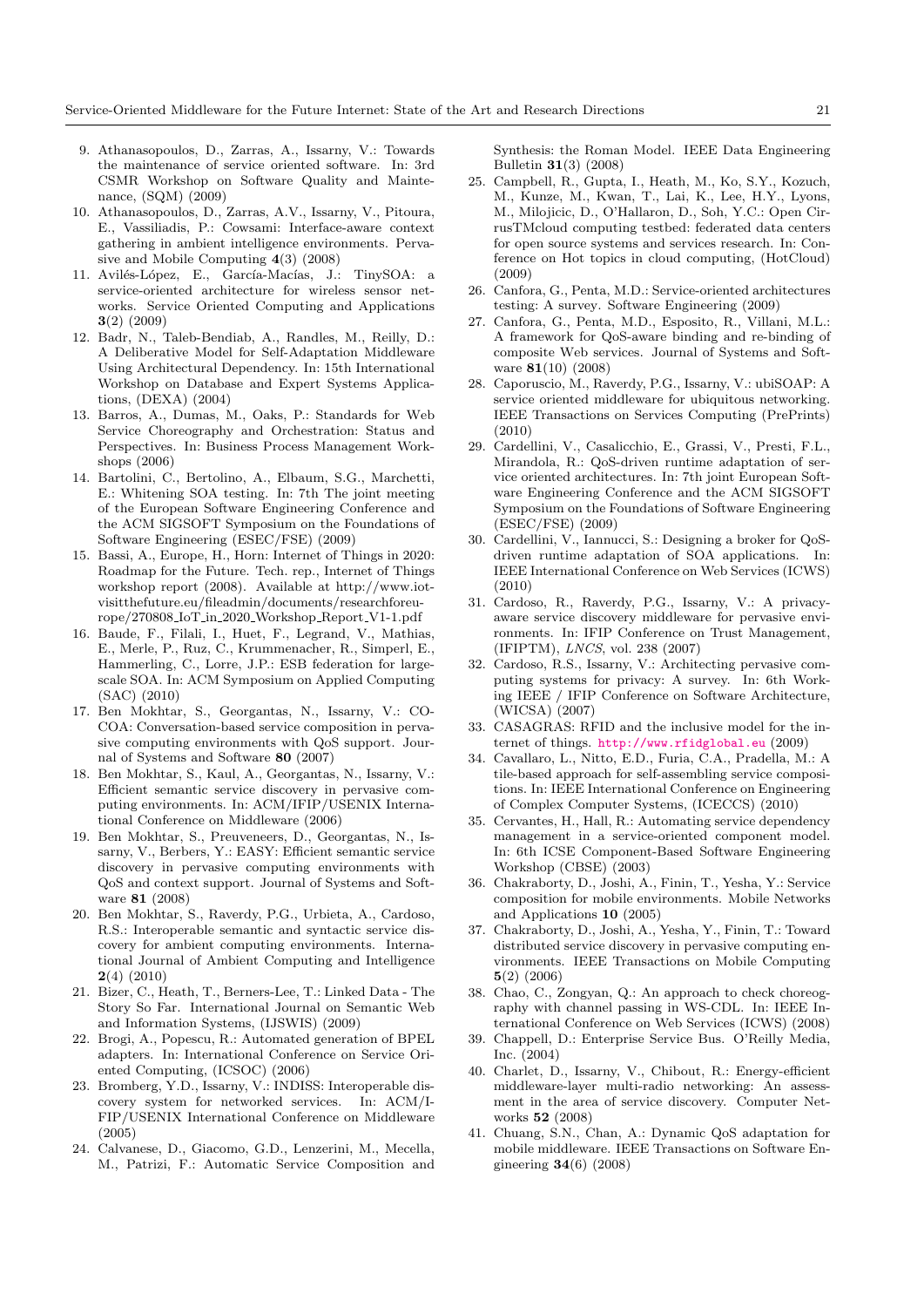- <span id="page-21-14"></span>42. Cirne, W., Brasileiro, F., Andrade, N., Costa, L., Andrade, A., Novaes, R., Mowbray, M.: Labs of the world, unite!!! Journal of Grid Computing 4 (2006)
- <span id="page-21-3"></span>43. Cisco: Cisco Visual Networking Index: Forecast and Methodology, 2009–2014. Tech. rep. (2010). Available at http://www.cisco.com/en/US/solutions/collateral/ ns341/ns525/ns537/ns705/ns827/white paper c11- 481360.pdf
- <span id="page-21-1"></span>44. Cisco: Cisco visual networking index: Global mobile data traffic forecast update, 2010–2015. Tech. rep. (2011). Available at http://www.cisco.com/en/US/ solutions/collateral/ns341/ns525/ns537/ns705/ns827/ white paper c11-520862.html
- <span id="page-21-20"></span>45. Costa, P., Coulson, G., Gold, R., Lad, M., Mascolo, C., Mottola, L., Picco, G.P., Sivaharan, T., Weerasinghe, N., Zachariadis, S.: The RUNES middleware for networked embedded systems and its application in a disaster management scenario. In: 5th IEEE International Conference on Pervasive Computing and Communications, (PerCom) (2007)
- <span id="page-21-19"></span>46. Costa, P., Mottola, L., Murphy, A.L., Picco, G.P.: Programming wireless sensor networks with the teenylime middleware. In: ACM/IFIP/USENIX 2007 International Conference on Middleware (2007)
- <span id="page-21-13"></span>47. Cotroneo, D., Graziano, A., Russo, S.: Security requirements in service oriented architectures for ubiquitous computing. In: 2nd Workshop on Middleware for Pervasive and Ad-Hoc Computing, (MPAC) (2004)
- <span id="page-21-0"></span>48. Daras, P., Williams, D., Guerrero, C., Kegel, I., Laso, I., Bouwen, J., Meunier, J., Niebert, N., Zahariadis, T.: Why do we need a content-centric future Internet? proposals towards content-centric Internet architectures. Information Society and Media Journal (2009)
- <span id="page-21-25"></span>49. Decker, G., Kopp, O., Leymann, F., Weske, M.: BPEL4Chor: Extending BPEL for Modeling Choreographies. In: International Conference on Web Services (ICWS) (2007)
- <span id="page-21-24"></span>50. Dijkman, R., Dumas, M.: Service-oriented design: A multi-viewpoint approach. International Journal of Cooperative Information Systems 13(4) (2004)
- <span id="page-21-6"></span>51. Dustdar, S., Treiber, M.: A view based analysis on Web service registries. Distributed and Parallel Databases 18(2) (2005)
- <span id="page-21-2"></span>52. Ec FIArch Group: Fundamental limitations of current Internet and the path to future Internet. Tech. rep. (2011). Available at http://ec.europa.eu/information society/activities/foi/library/docs/fiarch-currentinternet-limitations-march2011.pdf
- <span id="page-21-22"></span>53. Eisenman, S.B., Miluzzo, E., Lane, N.D., Peterson, R.A., Ahn, G.S., Campbell, A.T.: The bikenet mobile sensing system for cyclist experience mapping. In: 5th International Conference on Embedded Networked Sensor Systems (SenSys) (2007)
- <span id="page-21-7"></span>54. Elgazzar, K., Hassan, A.E., Martin, P.: Clustering WSDL documents to bootstrap the discovery of Web services. In: IEEE International Conference on Web Services (ICWS) (2010)
- <span id="page-21-4"></span>55. Fielding, R.T., Taylor, R.N.: Principled design of the modern Web architecture. ACM Transactions on Internet Technology 2 (2002)
- <span id="page-21-31"></span>56. Fluegge, M., Tourtchaninova, D.: Ontology-derived activity components for composing travel Web services. In: The International Workshop on Semantic Web Technologies in Electronic Business, (SWEB) (2004)
- <span id="page-21-5"></span>57. Foster, H., Uchitel, S., Magee, J., Kramer, J.: LTSA-WS: a tool for model-based verification of Web service

compositions and choreography. In: 28th International Conference on Software Engineering, (ICSE) (2006)

- <span id="page-21-27"></span>58. Foster, H., Uchitel, S., Magee, J., Kramer, J.: Modelbased analysis of obligations in Web service choreography. In: Advanced International Conference on Telecommunications and International Conference on Internet and Web Applications and Services, (AICT-ICIW) (2006)
- <span id="page-21-8"></span>59. Gao, Z., Wang, L., Yang, M., Yang, X.: CNPGSDP: an efficient group-based service discovery protocol for MANETs. Computer Networks 50(16) (2006)
- <span id="page-21-9"></span>60. Gao, Z., Wang, L., Yang, X., Wen, D.: PCPGSD: an enhanced GSD service discovery protocol for MANETs. Computer Communications 29 (2006)
- <span id="page-21-10"></span>61. Gao, Z., Yang, X., Ma, T., Cai, S.: RICFFP: An efficient service discovery protocol for MANETs. In: Embedded and Ubiquitous Computing, LNCS, vol. 3207 (2004)
- <span id="page-21-12"></span>62. Grace, P., Blair, G., Samuel, S.: ReMMoC: A reflective middleware to support mobile client interoperability. In: On The Move to Meaningful Internet Systems, LNCS, vol. 2888 (2003)
- <span id="page-21-15"></span>63. Grace, P., Blair, G.S., Samuel, S.: A reflective framework for discovery and interaction in heterogeneous mobile environments. SIGMOBILE Mobile Computing and Communications Review 9(1) (2005)
- <span id="page-21-17"></span>64. Gu, T., Pung, H.K., Zhang, D.Q.: A service-oriented middleware for building context-aware services. Journal of Network and Computer Applications 28 (2005)
- <span id="page-21-29"></span>65. Hofreiter, B., Huemer, C.: A model-driven top-down approach to inter-organizational systems: From global choreography models to executable BPEL. In: IEEE Joint Conference on E-Commerce Technology (CEC) and Enterprise Computing, E-Commerce, and E-Services (EEE) (2008)
- <span id="page-21-28"></span>66. Hofreiter, B., Huemer, C., Liegl, P., Schuster, R., Zapletal., M.: UN/CEFACT'S Modeling Methodology (UMM): A UML profile for B2B e-commerce. In: Advances in Conceptual Modeling - Theory and Practice ER Workshops, LNCS 4231 (2006)
- <span id="page-21-26"></span>67. Huang, Y., Xu, C., Wang, H., Xia, Y., Zhu, J., Zhu, C.: Formalizing Web service choreography interface. In: 21st International Conference on Advanced Information Networking and Applications Workshops, (AINAW) (2007)
- <span id="page-21-21"></span>68. Ingram, D.: Reconfigurable middleware for high availability sensor systems. In: 3rd ACM International Conference on Distributed Event-Based Systems, (DEBS) (2009)
- <span id="page-21-32"></span>69. Josuttis, N.: SOA in Practice: The Art of Distributed System Design (2007)
- <span id="page-21-18"></span>70. Julien, C., Roman, G.C.: Egospaces: facilitating rapid development of context-aware mobile applications. IEEE Transactions on Software Engineering 32(5) (2006)
- <span id="page-21-16"></span>71. Kalasapur, S., Kumar, M., Shirazi, B.: Dynamic service composition in pervasive computing. IEEE Transactions on Parallel and Distributed Systems 18(7) (2007)
- <span id="page-21-30"></span>72. Kang, Z., Wang, H., Hung, P.: WS-CDL+ for Web service collaboration. Information Systems Frontiers 9(4) (2007)
- <span id="page-21-23"></span>73. Kapadia, A., Henderson, T., Fielding, J.J., Kotz, D.: Virtual walls: protecting digital privacy in pervasive environments. In: PERVASIVE (2007)
- <span id="page-21-11"></span>74. Kassim, A., Esfandiari, B., Majumdar, S., Serghi, L.: A flexible hybrid architecture for management of distributed Web service registries. In: 5th Annual Conference on Communication Networks and Services Research (CNSR) (2007)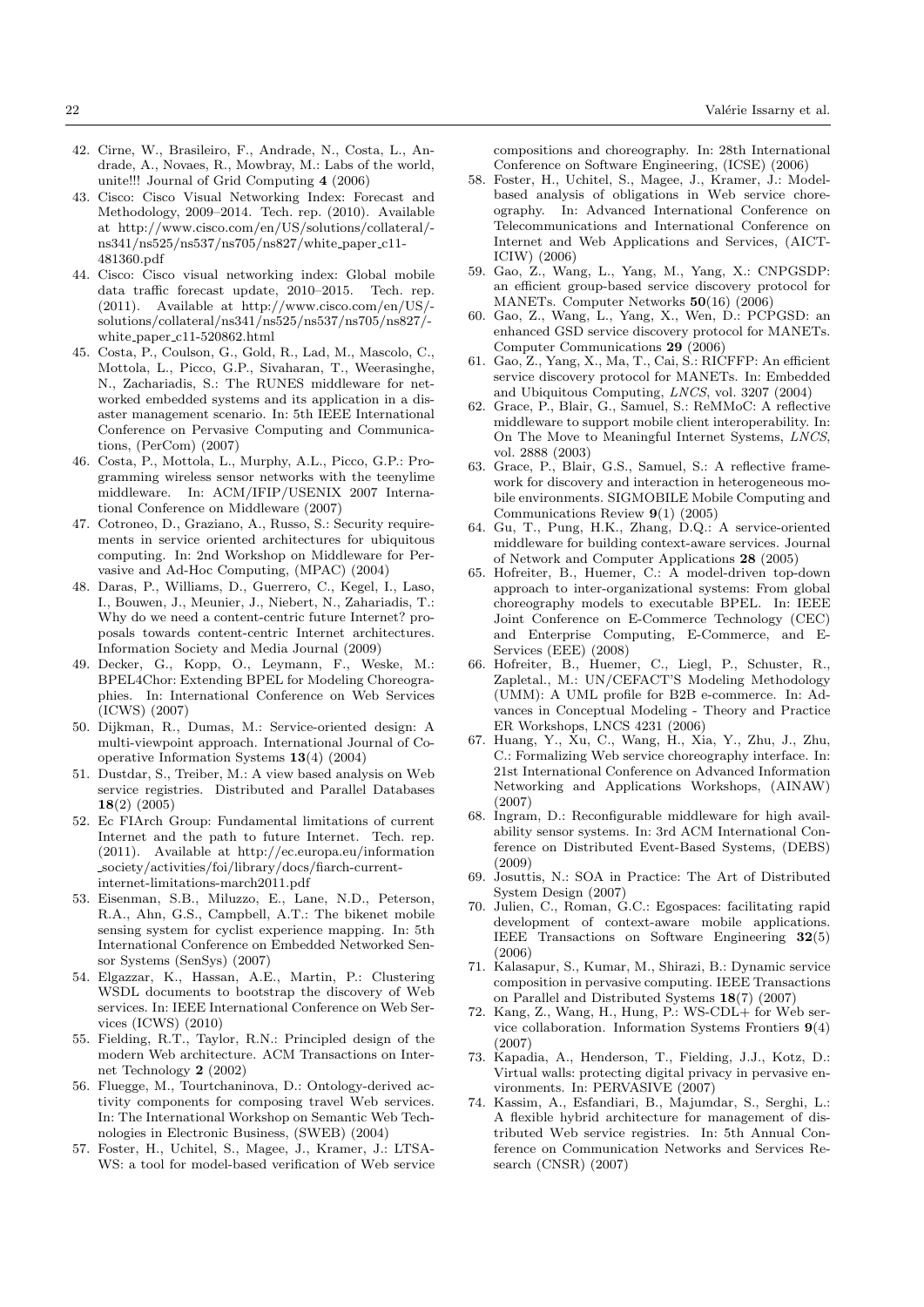- <span id="page-22-36"></span>75. Keidl, M., Kemper, A.: Towards context-aware adaptable Web services. In: 13th international World Wide Web Conference (WWW) (2004)
- <span id="page-22-17"></span>76. Kozat, U.C., Tassiulas, L.: Service discovery in mobile ad hoc networks: An overall perspective on architectural choices and network layer support issues. Ad Hoc Networks 2(1) (2004)
- <span id="page-22-28"></span>77. Lanese, I., Guidi, C., Montesi, F., Zavattaro, G.: Bridging the gap between interaction- and process-oriented choreographies. In: 6th IEEE international Conference on Software Engineering and Formal Methods (SEFM) (2008)
- <span id="page-22-29"></span>78. Li, J., He, J., Zhu, H., Pu, G.: Modeling and verifying Web services choreography using process algebra. In: 31st IEEE Software Engineering Workshop (SEW) (2007)
- <span id="page-22-16"></span>79. Li, R., Zhang, Z., Song, W., Ke, F., Lu, Z.: Service publishing and discovering model in a Web services oriented peer-to-peer system. In: International Conference on Web Engineering (ICWE), LNCS 3579 (2005)
- <span id="page-22-13"></span>80. Liang, Q.A., Lam, H.: Web service matching by ontology instance categorization. In: IEEE International Conference on Services Computing, (SCC) (2008)
- <span id="page-22-15"></span>81. Lim, H., Kim, C.: Flooding in wireless ad hoc networks. Computer Communications 24(3-4) (2001)
- <span id="page-22-25"></span>82. Lu, H., Pan, W., Lane, N.D., Choudhury, T., Campbell, A.T.: SoundSense: scalable sound sensing for peoplecentric applications on mobile phones. In: MobiSys (2009)
- <span id="page-22-11"></span>83. Luo, J., Montrose, B.E., Kim, A., Khashnobish, A., Kang, M.H.: Adding OWL-S support to the existing UDDI infrastructure. In: IEEE International Conference on Web Services (ICWS) (2006)
- <span id="page-22-23"></span>84. Mabrouk, N.B., Beauche, S., Kuznetsova, E., Georgantas, N., Issarny, V.: QoS-aware service composition in dynamic service oriented environments. In: ACM/I-FIP/USENIX International Conference on Middleware (2009)
- <span id="page-22-5"></span>85. Mabrouk, N.B., Georgantas, N., Issarny, V.: A semantic end-to-end QoS model for dynamic service oriented environments. In: ICSE Workshop on Principles of Engineering Service Oriented Systems (PESOS) (2009)
- <span id="page-22-24"></span>86. Madden, S.R., Franklin, M.J., Hellerstein, J.M., Hong, W.: TinyDB: an acquisitional query processing system for sensor networks. ACM Transactions on Database Systems 30 (2005)
- <span id="page-22-22"></span>87. Mamei, M., Zambonelli, F.: Programming pervasive and mobile computing applications: The TOTA approach. ACM Transactions on Software Engineering and Methodologies 18 (2009)
- <span id="page-22-30"></span>88. Marconi, A., Pistore, M., Traverso, P.: Automated Composition of Web Services: the ASTRO Approach. IEEE Data Engineering Bulletin 31(3) (2008)
- <span id="page-22-31"></span>89. Melliti, T., Poizat, P., Mokhtar, S.B.: Distributed behavioural adaptation for the automatic composition of semantic services. In: Fundamental Approaches in Software Engineering (FASE), LNCS 4961 (2008)
- <span id="page-22-35"></span>90. Mens, T., Demeyer, S.: Software Evolution. Springer (2008)
- <span id="page-22-26"></span>91. Mohan, A., Blough, D.M.: AttributeTrust: A framework for evaluating trust in aggregated attributes via a reputation system. In: 6th Annual Conference on Privacy, Security and Trust (PST) (2008)
- <span id="page-22-20"></span>92. Mordinyi, R., Kühn, E., Schatten, A.: Space-based architectures as abstraction layer for distributed business applications. In: International Conference on Complex, Intelligent and Software Intensive Systems (CISIS) (2010)
- <span id="page-22-21"></span>93. Nakazawa, J., Tokuda, H., Edwards, W., Ramachandran, U.: A bridging framework for universal interoperability in pervasive systems. In: IEEE International Conference on Distributed Computing Systems (ICDCS) (2006)
- <span id="page-22-12"></span>94. Nayak, R., Lee, B.: Web service discovery with additional semantics and clustering. In: IEEE / WIC / ACM International Conference on Web Intelligence, (WI) (2007)
- <span id="page-22-9"></span>95. Niam, A.N., Baldoni, R., Beraldi, R.: A survey of service discovery protocols in multihop mobile ad hoc environments. IEEE Pervasive Computing 8(1) (2009)
- <span id="page-22-14"></span>96. Nidd, M.: Service discovery in DEAPspace. IEEE Personal Communications 8(4) (2001)
- <span id="page-22-6"></span>97. Oldham, N., Verma, K., Sheth, A., Hakimpour, F.: Semantic WS-agreement partner selection. In: 15th international conference on World Wide Web (WWW) (2006)
- <span id="page-22-19"></span>98. Ortiz Jr., S.: Getting on board the enterprise service bus. IEEE Computer 40 (2007)
- <span id="page-22-10"></span>99. Paolucci, M., Kawamura, T., Payne, T.R., Sycara, K.P.: Importing the semantic web in UDDI. In: Revised Papers for International Workshop on Web Services, E-Business, and the Semantic Web (WES 2002), in conj. with CAiSE 2002, LNCS 2512 (2002)
- <span id="page-22-3"></span>100. Paolucci, M., Kawamura, T., Payne, T.R., Sycara, K.P.: Semantic matching of Web services capabilities. In: 1st International Semantic Web Conference on The Semantic Web (ISWC) (2002)
- <span id="page-22-1"></span>101. Papadimitriou, D.: Future Internet–The Cross-ETP Vision Document. European Technology Platform, Alcatel Lucent 8 (2009)
- <span id="page-22-0"></span>102. Papazoglou, M.P., Traverso, P., Dustdar, S., Leymann, F.: Service-oriented computing: State of the art and research challenges. IEEE Computer 40(11) (2007)
- <span id="page-22-32"></span>103. Pathak, J., Basu, S., Lutz, R., Honavar, V.: MOSCOE: an approach for composing Web services through iterative reformulation of functional specifications. International Journal on Artificial Intelligence Tools  $17(1)$ (2008)
- <span id="page-22-4"></span>104. Pautasso, C., Zimmermann, O., Leymann, F.: Restful Web services vs. "big"' Web services: making the right architectural decision. In: 17th international conference on World Wide Web (WWW) (2008)
- <span id="page-22-2"></span>105. Pereira, J.: From autonomous to cooperative distributed monitoring and control: Towards the Internet of smart things. In: ERCIM Workshop on eMobility (2008)
- <span id="page-22-33"></span>106. Ponnekanti, S., Fox, A.: SWORD: A Developer Toolkit for Web Service Composition. In: 11th International World Wide Web Conference (WWW) (2002)
- <span id="page-22-7"></span>107. Qu, Y., Hu, W., Cheng, G.: Constructing virtual documents for ontology matching. In: 15th international conference on World Wide Web (WWW) (2006)
- <span id="page-22-8"></span>108. Rambold, M., Kasinger, H., Lautenbacher, F., Bauer, B.: Towards autonomic service discovery: A survey and comparison. In: IEEE International Conference on Services Computing (SCC) (2009)
- <span id="page-22-34"></span>109. Randic, M., Blaskovic, B., Knezevic, P.: Modeling service dependencies in ad hoc collaborative systems. In: EUROCON (2005)
- <span id="page-22-27"></span>110. Rao, J., Su, X.: A survey of automated Web service composition methods. In: Semantic Web Services and Web Process Composition, LNCS, vol. 3387 (2005)
- <span id="page-22-18"></span>111. Raverdy, P.G., Issarny, V., Chibout, R., de La Chapelle, A.: A multi-protocol approach to service discovery and access in pervasive environments. In: 3rd Annual International Conference on Networking Services, Mobile and Ubiquitous Systems (2006)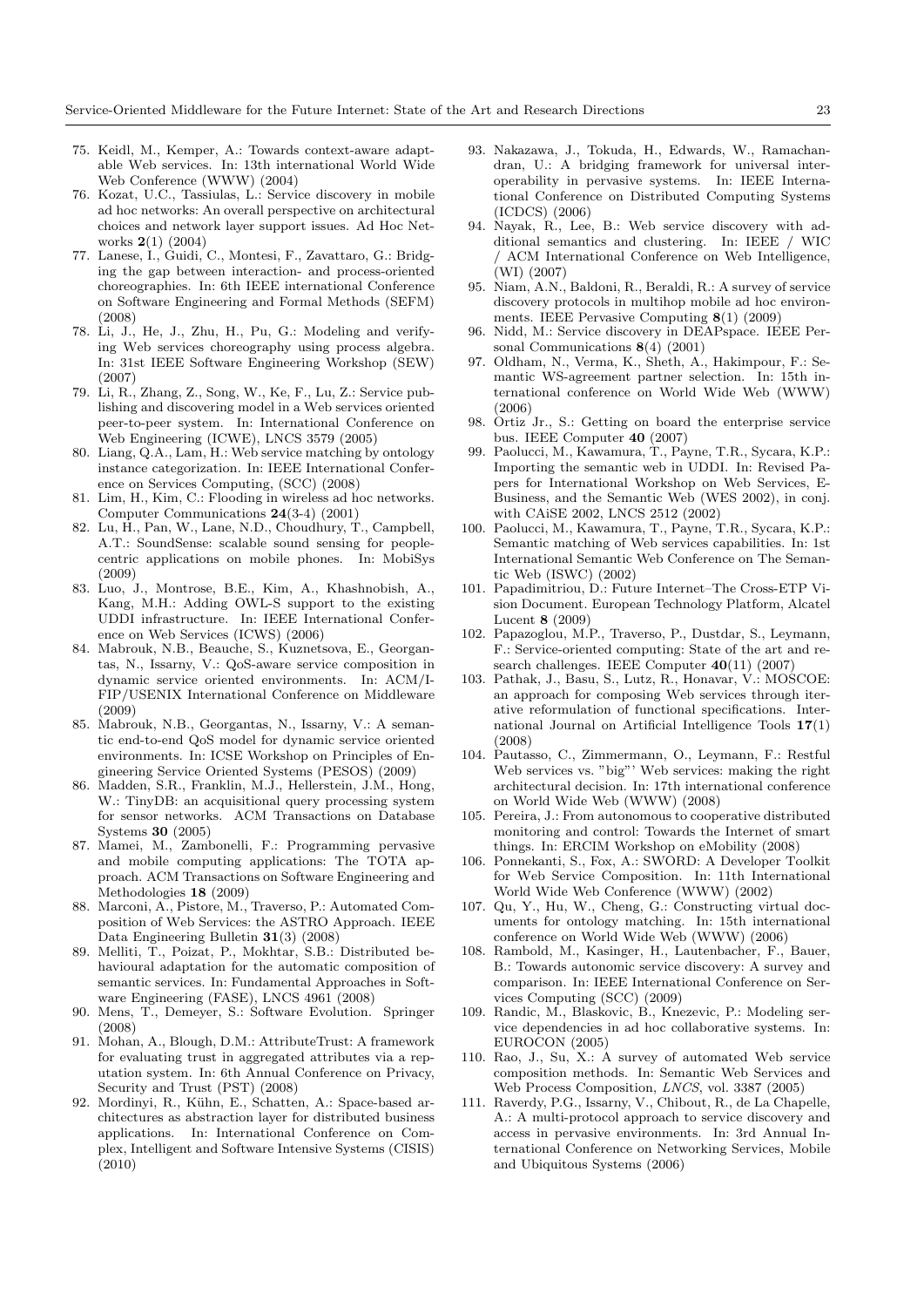- <span id="page-23-12"></span>112. Rellermeyer, J.S., Riva, O., Alonso, G.: AlfredO: an architecture for flexible interaction with electronic devices. In: 9th ACM/IFIP/USENIX International Conference on Middleware (2008)
- <span id="page-23-15"></span>113. Ren, K., Lou, W., Kim, K., Deng, R.: A novel privacy preserving authentication and access control scheme for pervasive computing environments. IEEE Transactions on Vehicular Technology 55(4) (2006)
- <span id="page-23-17"></span>114. Ries, S.: Certain trust: a trust model for users and agents. In: ACM Symposium on Applied Computing (SAC) (2007)
- <span id="page-23-26"></span>115. Rosenberg, F., Enzi, C., Michlmayr, A., Platzer, C., Dustdar, S.: Integrating quality of service aspects in topdown business process development using WS-CDL and WS-BPEL. In: 11th IEEE international Enterprise Distributed Object Computing Conference (EDOC) (2007)
- <span id="page-23-7"></span>116. Sailhan, F., Issarny, V.: Scalable service discovery for MANET. In: 3rd IEEE International Conference on Pervasive Computing and Communications (PerCom) (2005)
- <span id="page-23-27"></span>117. Salaun, G.: Generation of Service Wrapper Protocols from Choreography Specifications. In: 6th IEEE International Conference on Software Engineering and Formal Methods (SEFM) (2008)
- <span id="page-23-25"></span>118. van Seghbroeck, G., de Turck, F., Dhoedt, B., Demeester, P.: Web service choreography conformance verification in M2M systems through the piX-model. In: IEEE International Conference on Pervasive Services (ICPS) (2007)
- <span id="page-23-32"></span>119. Goncalves da Silva, E., Ferreira Pires, L., van Sinderen, M.: Dynamic composition of services: Why, where and how. In: 2nd International Workshop on Enterprise Systems and Technology (I-WEST) (2008)
- <span id="page-23-11"></span>120. da Silva e Silva, F.J., Kon, F., Goldman, A., Finger, M., de Camargo, R.Y., Filho, F.C., Costa, F.M.: Application execution management on the InteGrade opportunistic grid middleware. Journal of Parallel and Distributed Computing 70 (2010)
- <span id="page-23-29"></span>121. Sirin, E., Hendler, J., Parsia, B.: Semi-automatic composition of Web services using semantic descriptions. In: Web Services: Modeling, Architecture and Infrastructure workshop in conjunction with ICEIS (WSMAI) (2003)
- <span id="page-23-6"></span>122. Sivashanmugam, K., Verma, K., Sheth, A.: Discovery of Web services in a federated registry environment. In: IEEE International Conference on Web Services (ICWS) (2004)
- <span id="page-23-5"></span>123. Sivashanmugam, K., Verma, K., Sheth, A.P., Miller, J.A.: Adding semantics to Web services standards. In: IEEE International Conference on Web Services (ICWS) (2003)
- <span id="page-23-8"></span>124. Song, H., Cheng, D., Messer, A., Kalasapur, S.: Web service discovery using general-purpose search engines. In: IEEE International Conference on Web Services (ICWS) (2007)
- <span id="page-23-9"></span>125. Spanoudakis, G., Sisman, A.: Discovering services during service-based system design using UML. IEEE Transactions on Software Engineering 36(3) (2010)
- <span id="page-23-20"></span>126. Squicciarini, A., Bertino, E., Ferrari, E., Paci, F., Thuraisingham, B.: PP-trust-X: A system for privacy preserving trust negotiations. ACM Transactions on Information and System Security 10 (2007)
- <span id="page-23-31"></span>127. Srivastava, B., Koehler, J.: Web Service Composition - Current Solutions and Open Problems. International Conference on Automated Planning and Scheduling, (ICAPS) (2003)
- <span id="page-23-2"></span>128. Stuckmann, P., Zimmermann, R.: European research on future Internet design. IEEE Wireless Communications 16(5) (2009)
- <span id="page-23-28"></span>129. Su, J., Bultan, T., Fu, X., Zhao, X.: Towards a theory of Web service choreographies. In: 4th International Conference on Web Services and Formal Methods (SEFM) (2007)
- <span id="page-23-14"></span>130. Taherkordi, A., Le-Trung, Q., Rouvoy, R., Eliassen, F.: WiSeKit: A distributed middleware to support application-level adaptation in sensor networks. In: Distributed Applications and Interoperable Systems, LNCS, vol. 5523 (2009)
- <span id="page-23-16"></span>131. Takabi, H., Amini, M., Jalili, R.: Enhancing role-based access control model through fuzzy relations. In: 3rd International Symposium on Information Assurance and Security (IAS) (2007)
- <span id="page-23-3"></span>132. Toma, I., Simperl, E., Filipowska, A., Hench, G., Domingue, J.: Semantics-driven interoperability on the Future Internet. In: IEEE International Conference on Semantic Computing (ICSC) (2009)
- <span id="page-23-0"></span>133. Tselentis, G., Galis, A., Gavras, A., Krco, S., Lotz, V., Simperl, E., Stiller, B., Zahariadis, T.: Towards the Future Internet - emerging trends from european research. IOS Press (2010)
- <span id="page-23-19"></span>134. Uddin, M.G., Zulkernine, M., Ahamed, S.I.: CAT: a context-aware trust model for open and dynamic systems. In: ACM Symposium on Applied Computing (SAC) (2008)
- <span id="page-23-4"></span>135. Ververidis, C.N., Polyzos, G.C.: Service discovery for mobile ad hoc networks: a survey of issues and techniques. IEEE Communications Surveys 10(3) (2008)
- <span id="page-23-21"></span>136. Wieczorek, S., Roth, A., Stefanescu, A., Charfi, A.: Precise steps for choreography modeling for SOA validation and verification. In: 2008 IEEE International Symposium on Service-Oriented System Engineering (SOSE) (2008)
- <span id="page-23-18"></span>137. Xu, W., Xin, Y., Lu, G.: A trust framework for pervasive computing environments. In: International Conference on Wireless Communications, Networking and Mobile Computing (WiCOM) (2007)
- <span id="page-23-23"></span>138. Yang, H., Zhao, X., Cai, C., Qiu, Z.: Model-checking of Web services choreography. In: IEEE International Symposium on Service-Oriented System Engineering (SOSE) (2008)
- <span id="page-23-24"></span>139. Yeung, W.: A formal basis for cross-checking ebXML BPSS Choreography and Web service orchestration. In: IEEE Asia-Pacific Services Computing Conference (AP-SCC) (2008)
- <span id="page-23-13"></span>140. Zachariadis, S., Mascolo, C., Emmerich, W.: The SATIN component system: A metamodel for engineering adaptable mobile systems. IEEE Transactions on Software Engineering 32 (2006)
- <span id="page-23-10"></span>141. Zachos, K., Maiden, N.: Inventing requirements from software: An empirical investigation with Web services. In: 16th IEEE International Requirements Engineering Conference (RE) (2008)
- <span id="page-23-22"></span>142. Zaha, J.M., Barros, A., Dumas, M., terHofstede, A.: Let's dance: A language for service behavior modeling. In: 14th International Conference on Cooperative Information Systems (CoopIS) (2006)
- <span id="page-23-1"></span>143. Zahariadis, T., Pau, G., Celetto, L., Daras, P.: Seamless content delivery in the future mobile internet. IEEE Wireless Communications (2009)
- <span id="page-23-30"></span>144. Zeng, L., Benatallah, B., Ngu, A., Dumas, M., Kalagnanam, J., Chang, H.: Qos-aware middleware for Web services composition. IEEE Transactions on Software Engineering 30(5) (2004)